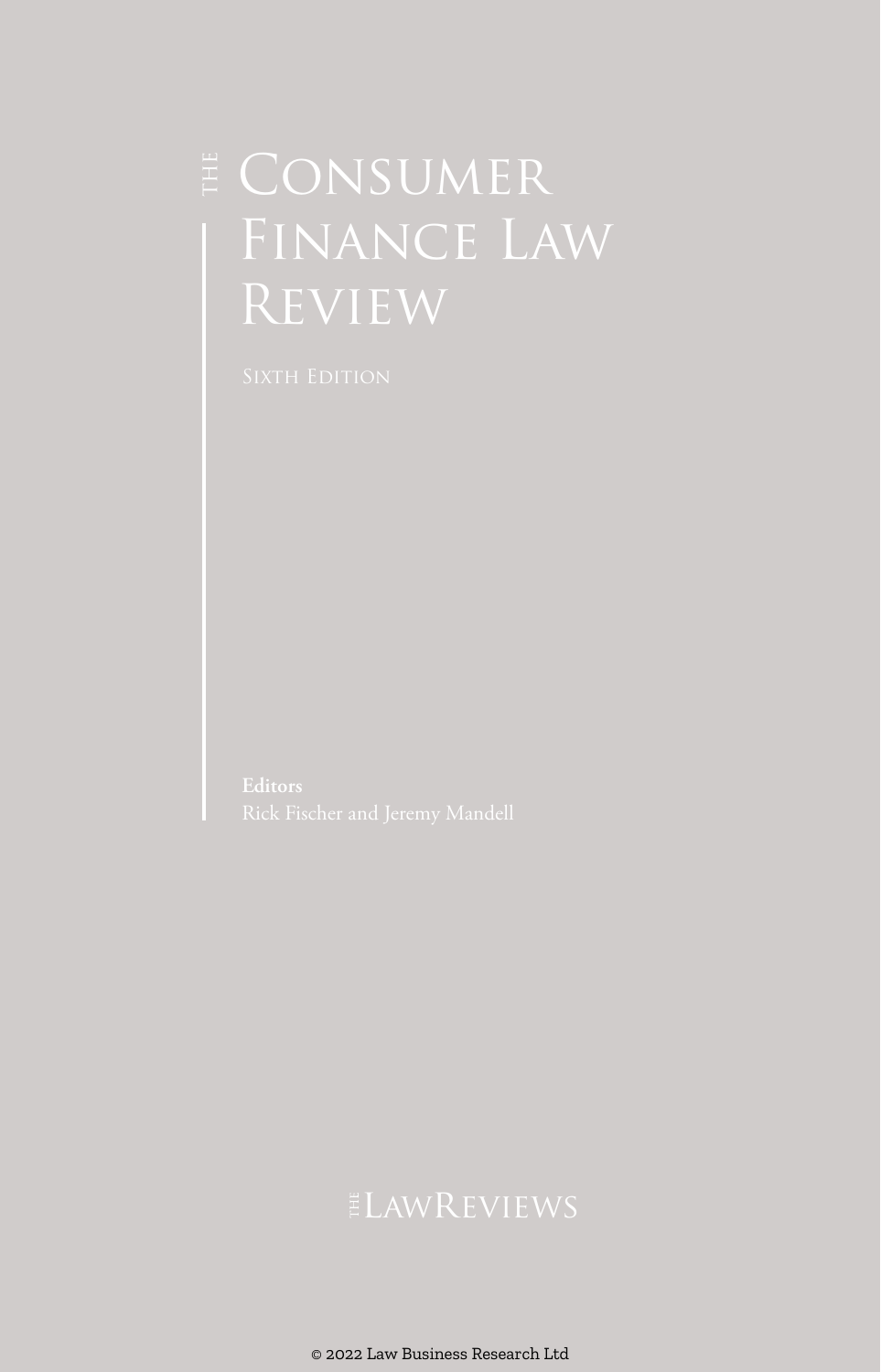# $E$  CONSUMER FINANCE LAW **REVIEW**

SIXTH EDITION

Reproduced with permission from Law Business Research Ltd This article was first published in February 2022 For further information please contact Nick.Barette@thelawreviews.co.uk

**Editors** Rick Fischer and Jeremy Mandell

## ELAWREVIEWS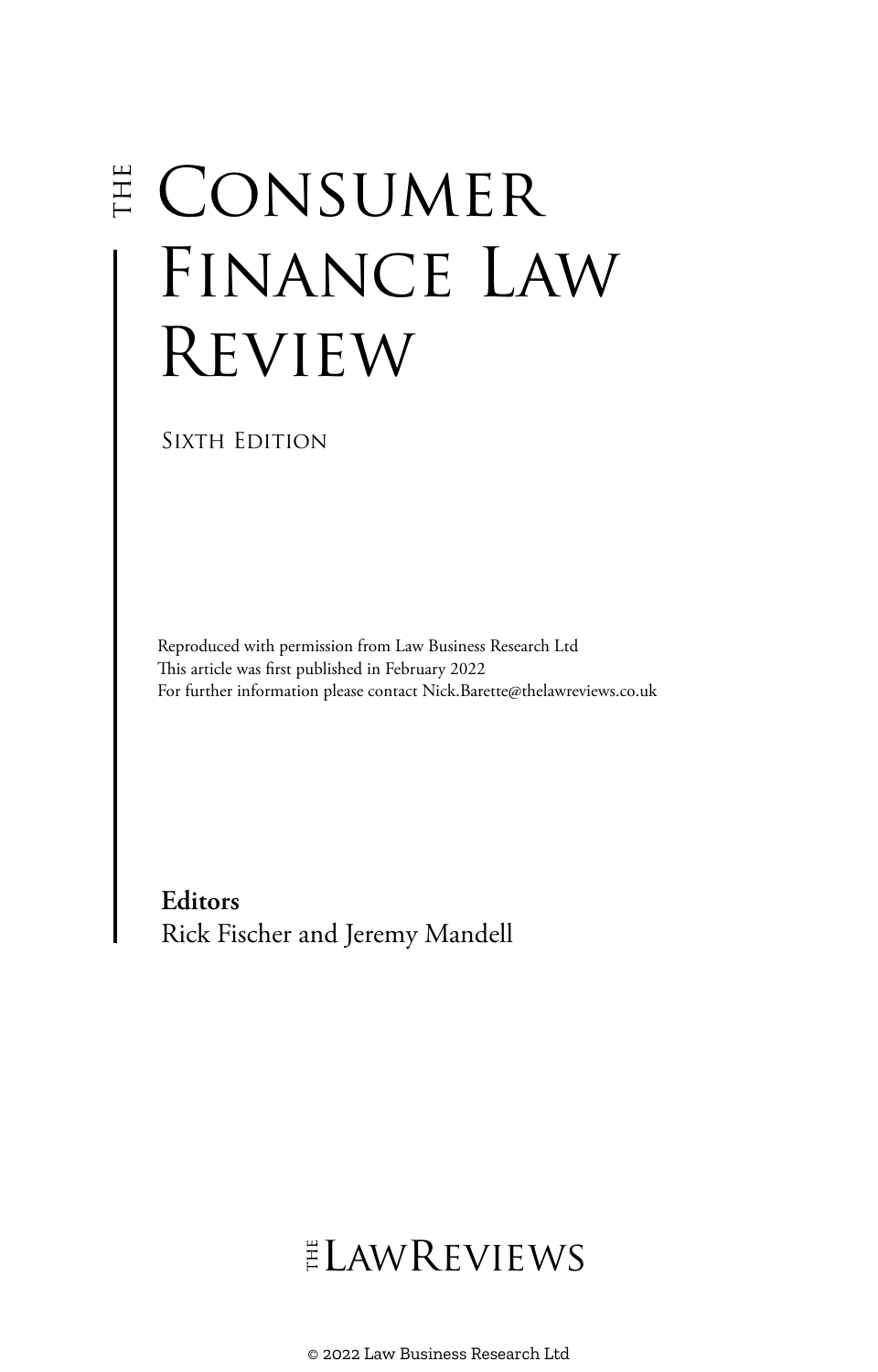#### PUBLISHER Clare Bolton

#### HEAD OF BUSINESS DEVELOPMENT Nick Barette

TEAM LEADERS Joel Woods, Jack Bagnall

BUSINESS DEVELOPMENT MANAGERS Rebecca Mogridge, Katie Hodgetts, Joey Kwok

> RESEARCH LEAD Kieran Hansen

EDITORIAL COORDINATOR Alex Bagley

PRODUCTION AND OPERATIONS DIRECTOR Adam Myers

> PRODUCTION EDITOR Keely Shannon

#### **SUBEDITOR** Sarah Andreoli

CHIEF EXECUTIVE OFFICER Nick Brailey

Published in the United Kingdom by Law Business Research Ltd, London Meridian House, 34–35 Farringdon Street, London, EC4A 4HL, UK © 2022 Law Business Research Ltd www.TheLawReviews.co.uk

No photocopying: copyright licences do not apply. The information provided in this publication is general and may not apply in a specific situation, nor does it necessarily represent the views of authors' firms or their clients. Legal advice should always be sought before taking any legal action based on the information provided. The publishers accept no responsibility for any acts or omissions contained herein. Although the information provided was accurate as at January 2022, be advised that this is a developing area. Enquiries concerning reproduction should be sent to Law Business Research, at the address above. Enquiries concerning editorial content should be directed to the Publisher – clare.bolton@lbresearch.com

ISBN 978-1-83862-385-2

Printed in Great Britain by Encompass Print Solutions, Derbyshire Tel: 0844 2480 112

© 2022 Law Business Research Ltd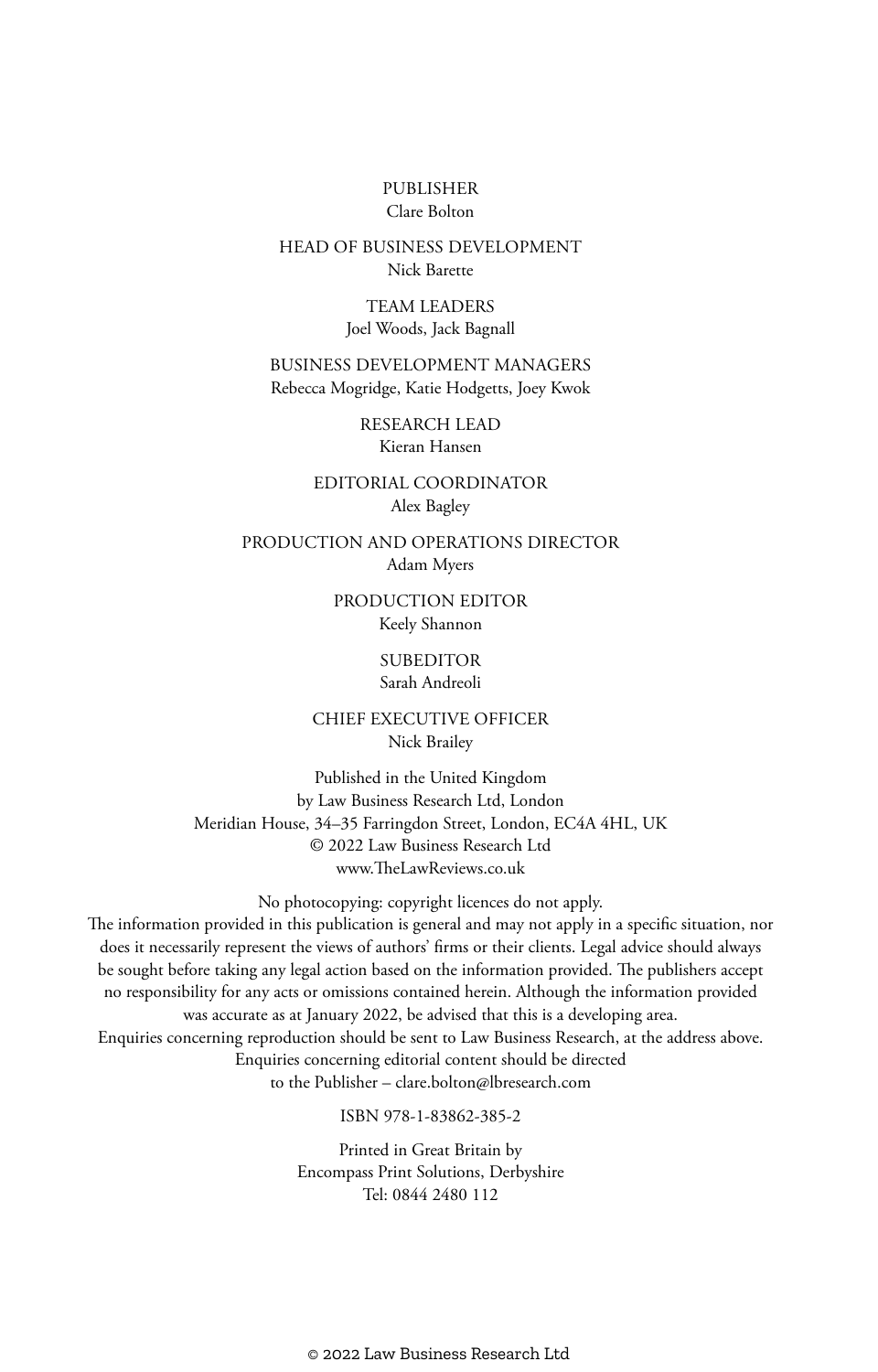## ACKNOWLEDGEMENTS

The publisher acknowledges and thanks the following for their assistance throughout the preparation of this book:

> HOGAN LOVELLS MORI HAMADA & MATSUMOTO MORRISON & FOERSTER LLP PINHEIRO NETO ADVOGADOS PIPER ALDERMAN URÍA MENÉNDEZ WOLF THEISS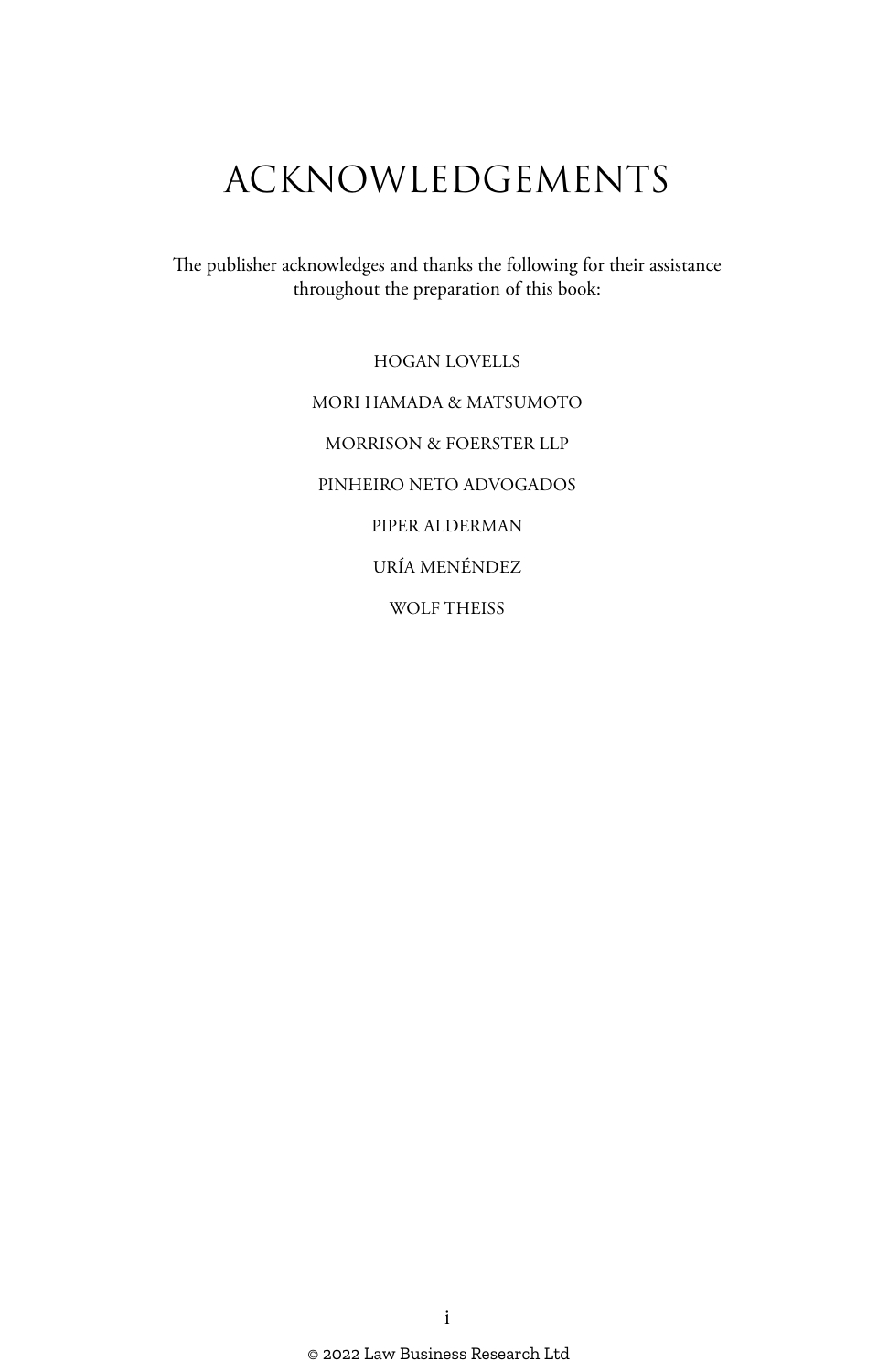# CONTENTS

|            | Rick Fischer and Jeremy Mandell                                                    |
|------------|------------------------------------------------------------------------------------|
| Chapter 1  |                                                                                    |
|            | Andrea Beatty                                                                      |
| Chapter 2  |                                                                                    |
|            | Mimo Hussein and Helena Nyikos                                                     |
| Chapter 3  |                                                                                    |
|            | Pedro Paulo Barradas Barata, Alessandra Carolina Rossi Martins and Fernão Mesquita |
| Chapter 4  |                                                                                    |
|            | Melinda Pelikán and András Mozsolits                                               |
| Chapter 5  |                                                                                    |
|            | Takanori Ishikawa, Masaki Yukawa and Ryo Yoshino                                   |
| Chapter 6  |                                                                                    |
|            | Federico De Noriega Olea and Maria Aldonza Sakar Almirante                         |
| Chapter 7  |                                                                                    |
|            | Hélder Frias and Sofia Santos Júnior                                               |
| Chapter 8  |                                                                                    |
|            | Jaime Pereda and José Félix Velasco                                                |
| Chapter 9  |                                                                                    |
|            | Julie Patient and Liz Greaves                                                      |
| Chapter 10 |                                                                                    |
|            | Rick Fischer and Jeremy Mandell                                                    |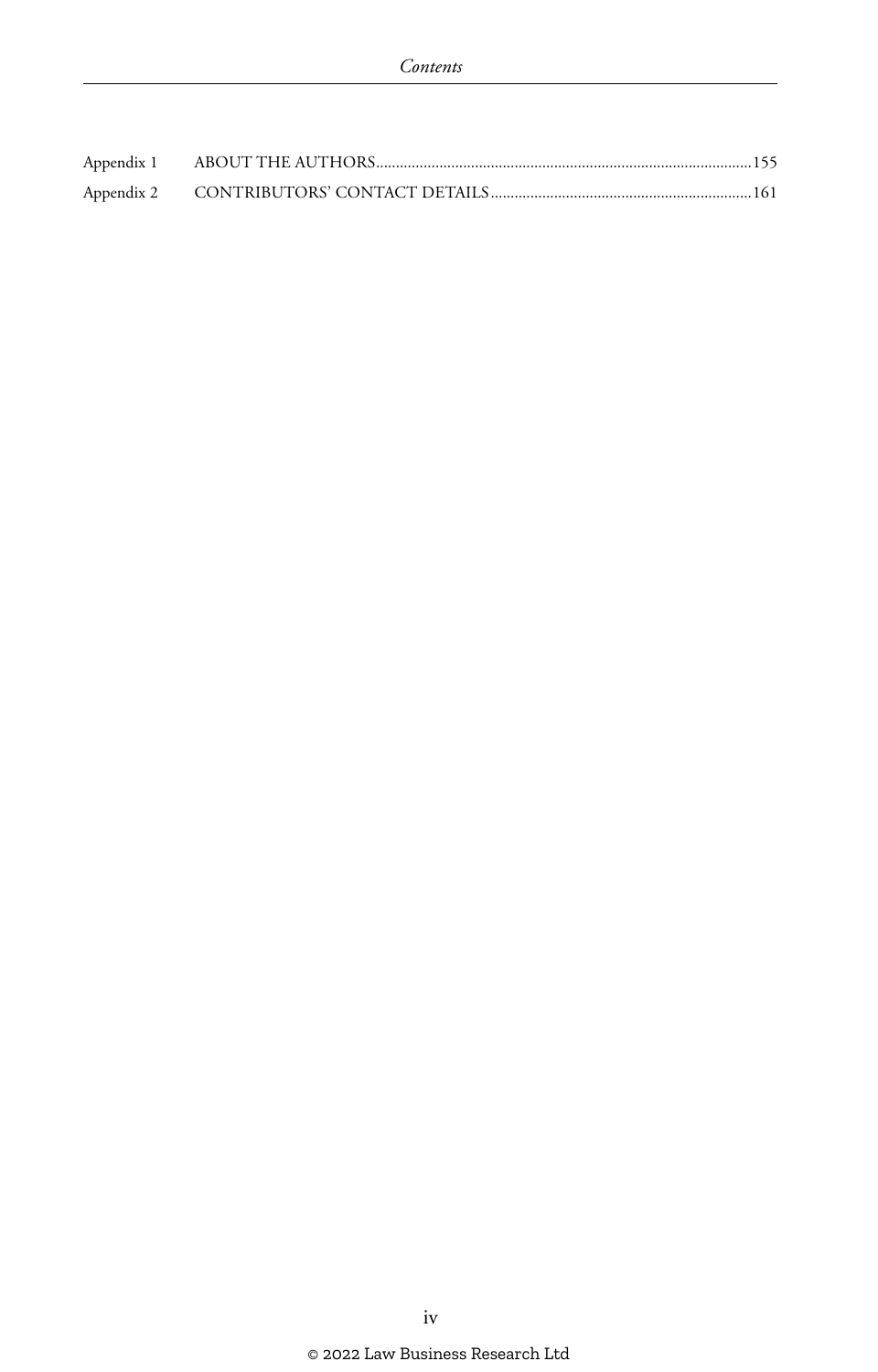## PREFACE

Consumer choice for financial products and services is continuing to proliferate across global markets. The ability to reach consumers at any time on their mobile phones, tablets or other devices has helped attract substantial capital investment in consumer financial services. Consumers in many diverse markets, with varying degrees of size, sophistication and modernisation, can now access myriad financial products and services with just a swipe, tap, wave or click. Traditionally cash-based economies now also have a wide range of options for electronic payments, alternative lending and other banking and financial services.

The substantial capital investments continue to attract non-traditional providers to the consumer financial services marketplace. From garage-based start-ups to billion-dollar valuation technology firms, companies that previously focused on delivering smartphones, social media platforms or internet-browsing capabilities are developing increasingly innovative approaches to meet consumers' rapidly evolving demands. Traditional market participants, including banks and other non-bank financial services providers, are responding by innovating to improve their product and service offerings in order to retain and strengthen their customer relationships.

At the same time, the political landscape in various global markets continues to evolve, and this evolution may affect cross-border investments and payments, broader investments in financial technology, and the nature of regulatory and enforcement oversight.

The ever-increasing rate of innovation in consumer financial services, the changing profile of market participants and the evolving political landscape give rise to new legal questions or a different spin on long-standing legal theories. This country-by-country survey of recent developments in consumer financial services considers how these new and different legal theories are being addressed in 10 jurisdictions across the globe, with particular attention to payments, deposits, and revolving credit and instalment credit arrangements.

One fundamental question confronting policymakers around the world is what entity in the financial value chain should be viewed as the provider of the financial product or service. In the alternative lending context, for example, non-bank platform operators are partnering with banks to originate loans funded on the bank's balance sheet, or on the balance sheet of the platform provider, or through raising capital from investors of varying degrees of sophistication. These 'marketplace lenders' in many cases are not lenders at all, but merely technology companies providing a platform that enables lenders to more efficiently source capital. In other cases, regulators and courts have taken the view that the marketplace lender is using a bank partnership to take advantage of the special powers of the regulated bank, without itself being subject to similar regulation. Courts and regulators are taking varying approaches to determine the rights and obligations of each entity participating in an increasingly disintermediated market.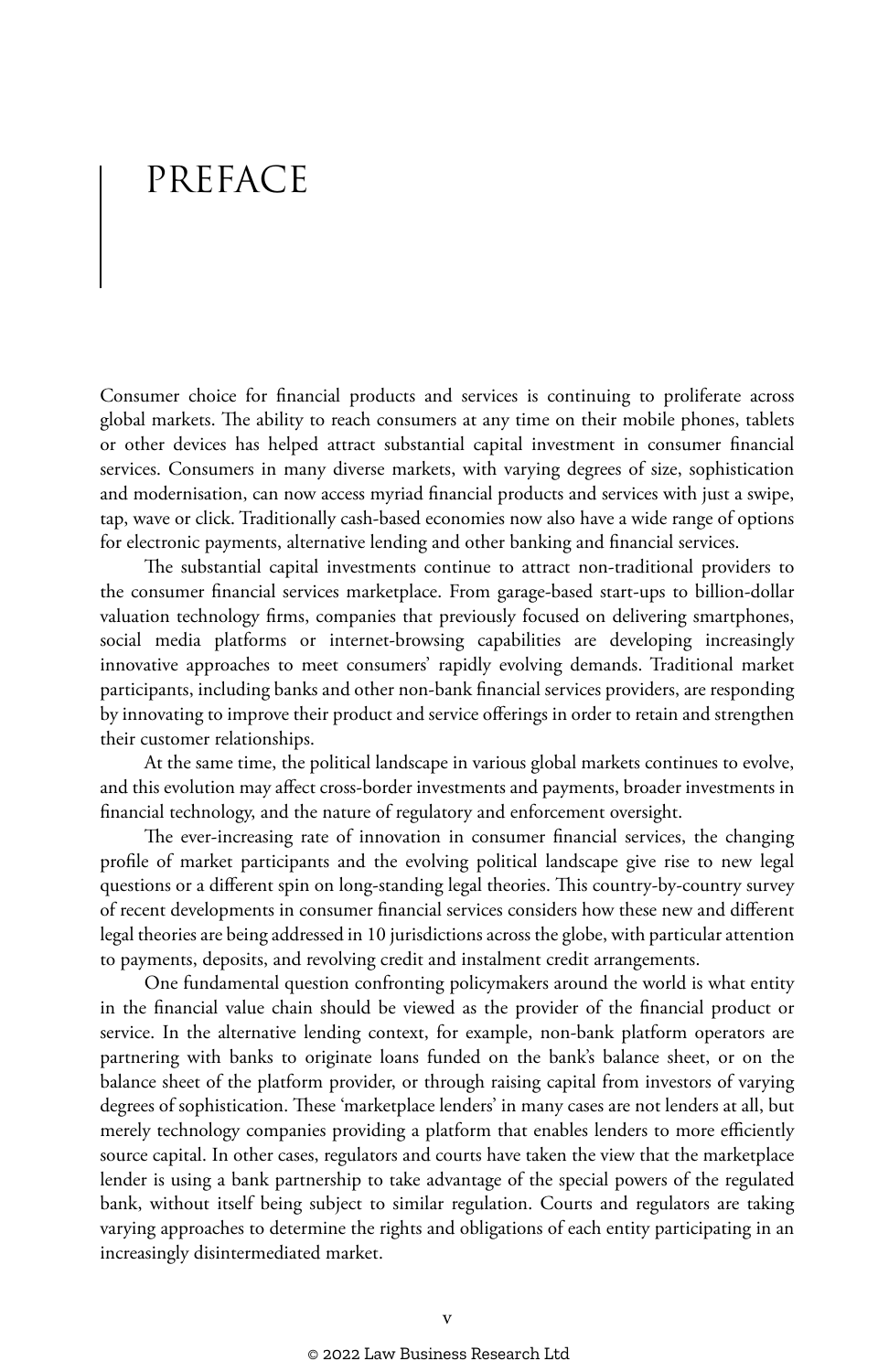In the payments context, policymakers have taken varying approaches to regulating electronic money and digital currency schemes, as well as payment interfaces that rely on established payment networks, such as the payment card networks or batch processing networks. These approaches require careful consideration of the precise flow of funds to determine whether the payment provider accepts liability to one or more participating consumers.

Another defining characteristic of global consumer financial products and services is an increasing reliance on third-party service providers. This characteristic has led many banking regulators to put more focus on banks' vendor risk management programmes. Many regulators have created an expectation that banks have a hands-on, risk-based approach to managing service provider relationships, including thorough due diligence, review of policies and procedures, ongoing oversight and monitoring, and contractual provisions related to regulatory compliance. Notwithstanding the use of a risk-based approach, these regulatory expectations are imposing significant costs on banks and their downstream service providers.

Other legal issues are affecting payment providers, consumers and regulators, as payment system stakeholders pursue faster payments and digital currencies. Jurisdictions around the world are at varying stages of developing or implementing a ubiquitous, secure and efficient electronic payment system. Stakeholders are pursuing faster payments and digital currencies as a means to make more convenient, timely and cost-effective payments, including cross-border payments. Well-settled legal issues, including settlement finality and consistent consumer protections, must be considered anew in these contexts.

Established payment system stakeholders, including payment card networks, are also refining fraud protections and data security measures to address an ever-evolving risk landscape. For example, tokenisation in the payment card space is one fraud prevention measure that continues to achieve greater penetration by card issuers, card networks and mobile wallet providers.

The evolution of consumer demands also continues to raise new and interesting legal questions. For example, consumers and service providers are seeking to access and aggregate account or transaction data from multiple financial institutions. There is an ever-growing number of apps and other tools by which consumers can aggregate account information and receive financial advice and personal wealth management services. These services present significant legal issues for market participants and regulators, including issues related to privacy, data security, data ownership, liability, and consumer choice and control.

High-profile cyberattacks and data security incidents underscore a continuing focus on cybersecurity and data security issues, as they relate to consumer financial services, however delivered. Regulators in many jurisdictions are trending towards more prescriptive requirements, including specific security controls, as well as aggressive enforcement.

The entry of new market participants also raises questions related to fair access to financial services for consumers. For example, marketplace lenders are using new and alternative credit models and sources of data to evaluate the creditworthiness of potential borrowers who might not meet the underwriting criteria of traditional lenders. These models and data may not be as thoroughly tested or as demonstrably statistically sound as the time-tested credit models and data used by traditional lenders. As a result, in addition to evaluating whether use of alternative data adversely affects the lender's credit risk, lenders also must carefully consider whether use of alternative credit models and data sources has any unintended adverse impact on protected classes of potential borrowers. In addition to considering the potential adverse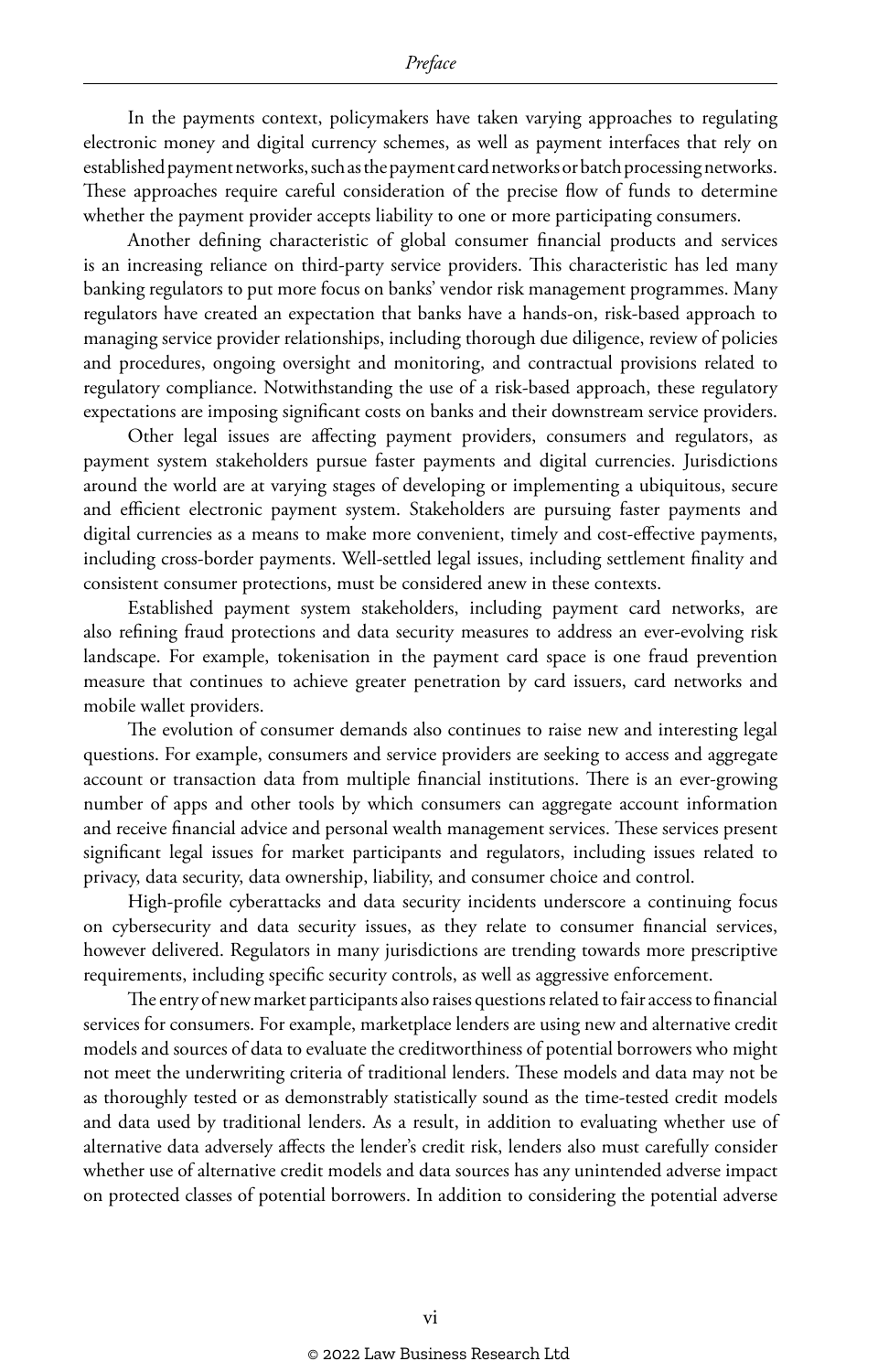impact of the use of alternative credit models or data on potential borrowers, regulators and courts in some jurisdictions are revisiting the classes of consumers that are protected by fair lending or equal credit opportunity laws.

Consumer protection authorities continue to focus on combating unfair trade practice, particularly with respect to new market entrants that may not have the same culture of compliance as traditionally regulated financial institutions. Prohibitions on unfair trade practice have been enforced against a broad range of market participants in consumer financial products and services, including payments, credit cards and other credit products, as well as deposit products.

Notwithstanding the many legal issues, this is a time of expanding choice for consumers and an exciting opportunity for consumer financial services providers. Accelerating advancements in technology have given consumers in developing markets, as well as unbanked or under-banked consumers in more well-developed markets, access to financial products and services previously unavailable to them. Thus, regulators and consumer protection agencies are challenged to ensure financial stability and a level playing field, while also promoting consumer choice.

This survey of consumer finance law describes the legal and regulatory approaches taken in the jurisdictions covered. Each chapter addresses the key characteristics of, and current climate within, a particular jurisdiction. Although payments, lending and deposits are the focus of this survey, other financial products and services are discussed where relevant.

#### **Rick Fischer and Jeremy Mandell**

Morrison & Foerster LLP Washington, DC January 2022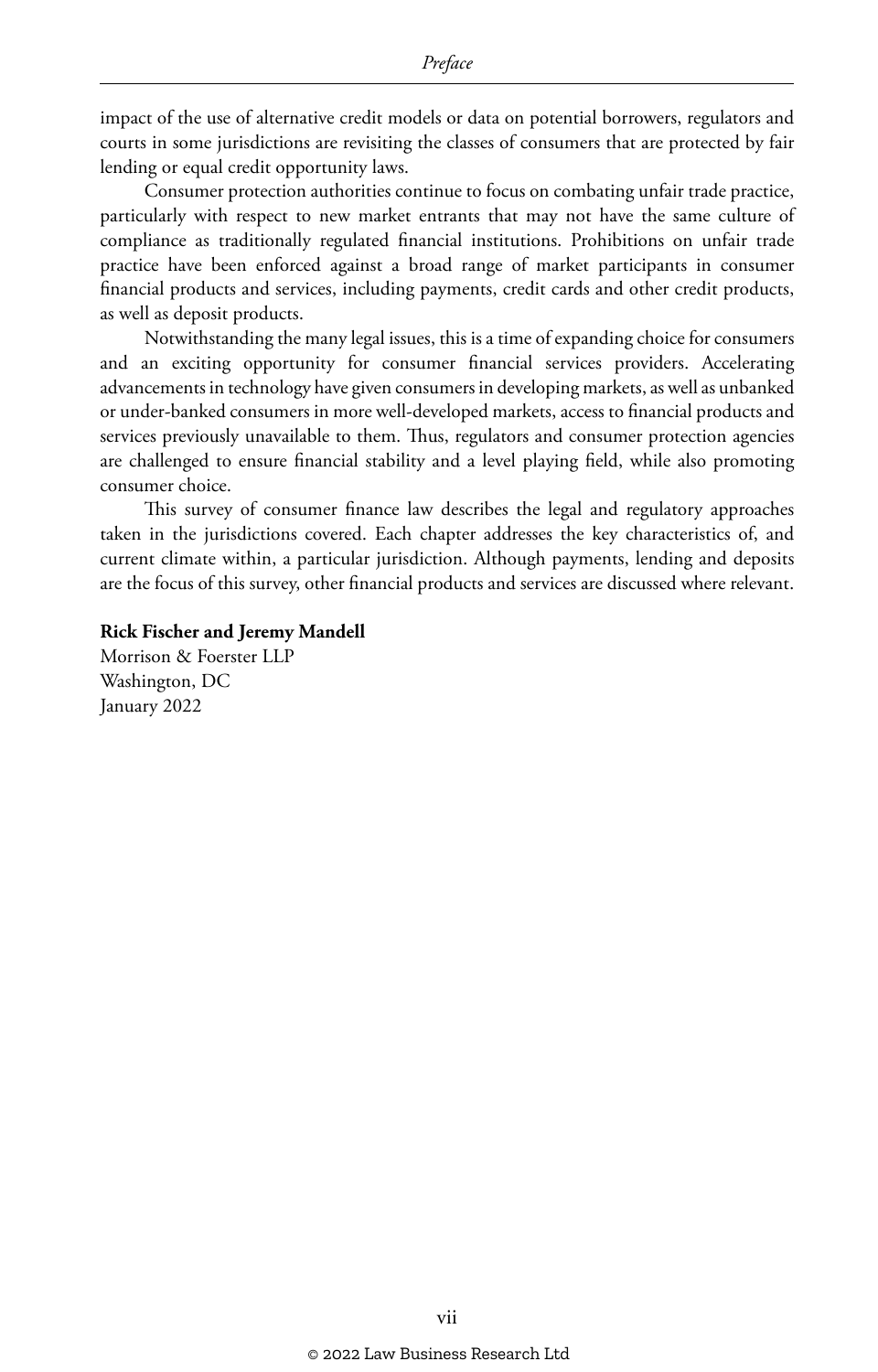### SPAIN

*Jaime Pereda and José Félix Velasco*<sup>1</sup>

#### **I OVERVIEW**

With the persistence of the covid-19 health crisis, the legal consumer finance landscape in Spain has remained severely conditioned by the evolution of the pandemic throughout 2021. Spain remained in a state of emergency until 9 May 2021, which had originally been approved via Royal Decree 926/2020 of 25 October and extended by Royal Decree 956/2020 of 3 November. From a legislative point of view, the main implication has been delays in the approval of a number of measures, including some that had initially been intended for 2020 and had already been delayed by the initial outbreak. From an economic point of view, the pandemic has entailed a significant increase in public spending, accompanied by a slowdown in economic activity in certain sectors, as a consequence of the restrictions imposed by the health authorities in their efforts to combat the pandemic. However, progress in vaccination and the effectiveness of measures implemented by the authorities to mitigate the impact of the pandemic have allowed a progressive recovery of pre-pandemic levels of activity, which has prevented an increase in the number of non-performing loans.<sup>2</sup>

With the gradual return to business as usual, the authorities' legislative focus has mainly been on (1) reacting to the evolution of the pandemic by adopting and implementing any necessary measures required from time to time, and (2) planning for the recovery of the Spanish economy, with the Council of Ministers' approval of the Spanish Plan for Recovery, Transformation and Resilience, which should expedite Spain's access to the 'Next Generation EU' funds.

#### **II LEGISLATIVE AND REGULATORY FRAMEWORK**

#### **i Legislation**

Broadly speaking, Spanish consumer-finance regulations follow European rules and are based on the general consumer law framework. The following is a brief overview of the most important applicable regulations. In addition to the below-mentioned general regulations, various regional provisions apply.

<sup>1</sup> Jaime Pereda is a partner and José Félix Velasco is an associate at Uría Menéndez Abogados, SLP. The authors would like to specially acknowledge and thank the contributions of José María Beneyto Brunet to the preparation of this chapter.

<sup>2</sup> According to the Bank of Spain's 2021 Financial Stability Report, available at: https://www.bde.es/bde/es/ secciones/informes/estabilidad-financiera/informe-de-estabilidad/.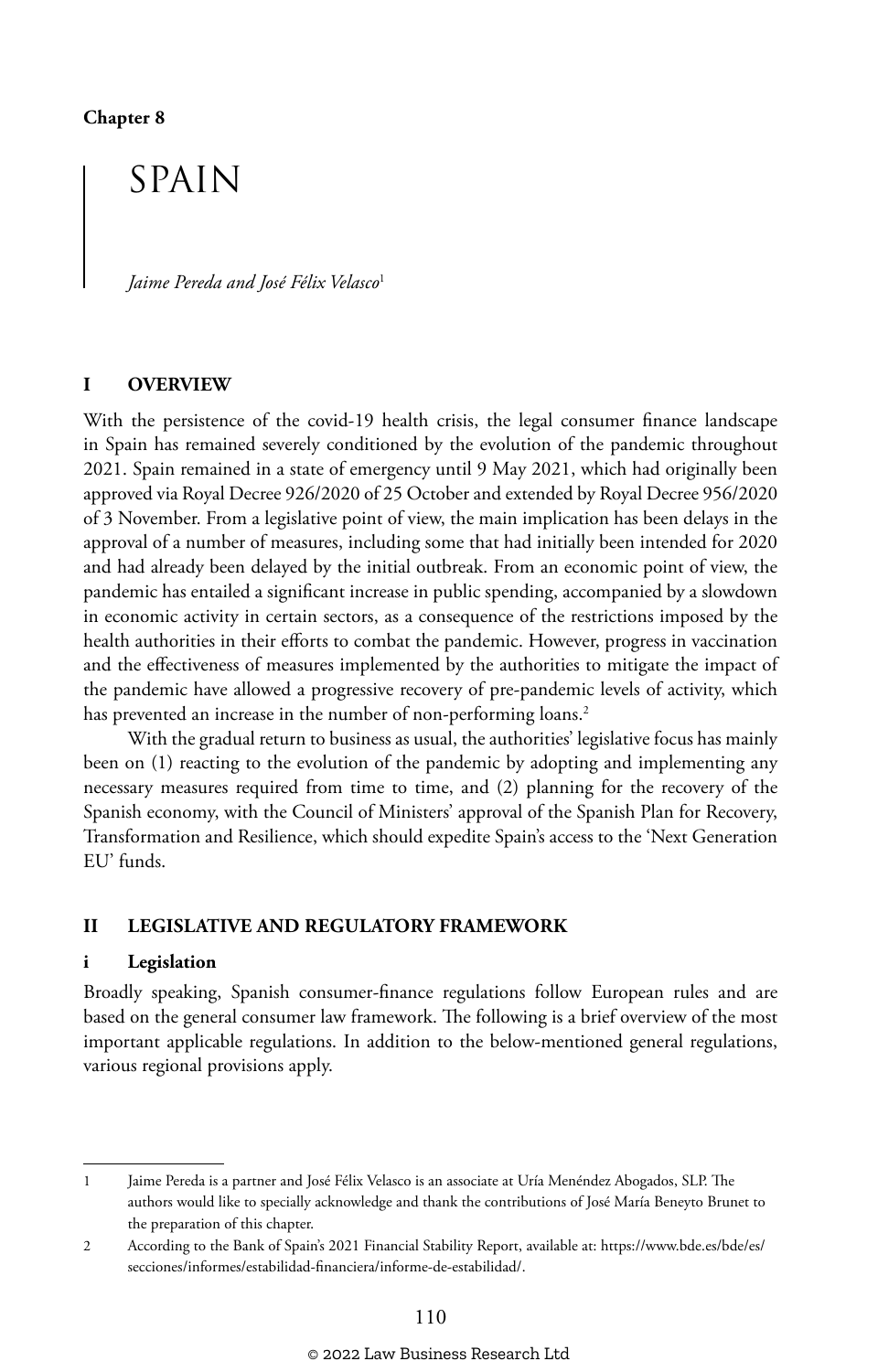#### *General framework*

Royal Legislative Decree 1/2007 of 16 November approves the revised text of the general law for the protection of consumers and users and other supplementary laws, which regulates the general terms and conditions that apply to the relationship between companies (including credit entities) and consumers (i.e., the rights of consumers, contracts executed with consumers, rights of withdrawal, unfair clauses and vendor liability). This Royal Legislative Decree has been modified several times in 2021, namely by (1) Royal Decree-Law 1/2021 of 19 January, which introduced and developed the concept of 'vulnerable consumers' in line with the New Consumer Agenda published by the European Commission in 2020 and considering the lasting impact of the covid-19 pandemic; and (2) Royal Decree-Law 7/2021 of 27 April and Royal Decree-Law 24/2021 of 2 November transposing certain directives of the European Union as regards contracts for the sale of goods and the supply of digital content or services.

Law 7/1998 of 13 April governs contracting with consumers by adhering to general terms in contracts. Law 7/1998 transposed Directive 93/13/EEC of 5 April 1993 on unfair terms in consumer contracts into Spanish law. All court-declared unfair clauses are recorded in Spain's General Terms in Contracts Registry, which was created by Law 7/1998. Citizens may check this registry to verify whether the clauses included in their contracts are unfair prior to entering into the contracts.

#### *Deposit and lending services*

Law 10/2014 of 26 June on the organisation, supervision and solvency of credit entities, $^{\rm 3}$  and related Order EHA/2899/2011 of 28 October on transparency and protection of banking services consumers and the Bank of Spain's Circulars 5/2012 of 27 June and 4/2020 of 26 June are addressed to credit entities and payment services providers, on the transparency of banking services, lending responsibility and publicity of the underlying products and services. Circular 5/2012 has been amended by the Bank of Spain's Circulars 1/2021 of 28 January and 3/2012 of 13 May with the objective of increasing the number of official interest rates available to credit entities to be used as main and substitute interest rates in the granting of loans.

Order ECO/734/2004 of 11 March on customer service departments and services and the ombudsman for customers of financial institutions outlines the functioning of the complaints departments of such institutions.

Law 16/2011 of 24 June on consumer credit (LCC), which regulates the granting of credit to consumers, transposed Directive 2008/48/EC of 23 April 2008 on credit agreements for consumers into Spanish law. The LCC applies to credit granted by an entity (as part of its commercial or business activity) to a consumer (defined as natural persons who are acting outside their trade, business or profession). Specific contracts are excluded from the scope of the LCC including, among others, contracts with consideration of less than €200, credit agreements secured by mortgages or leasing agreements.

<sup>3</sup> Law 10/2014 has recently been amended by Royal Decree-Law 7/2021 of 27 April and Royal Decree-Law 25/2021 of 8 November in aspects that did not specifically address consumer finance.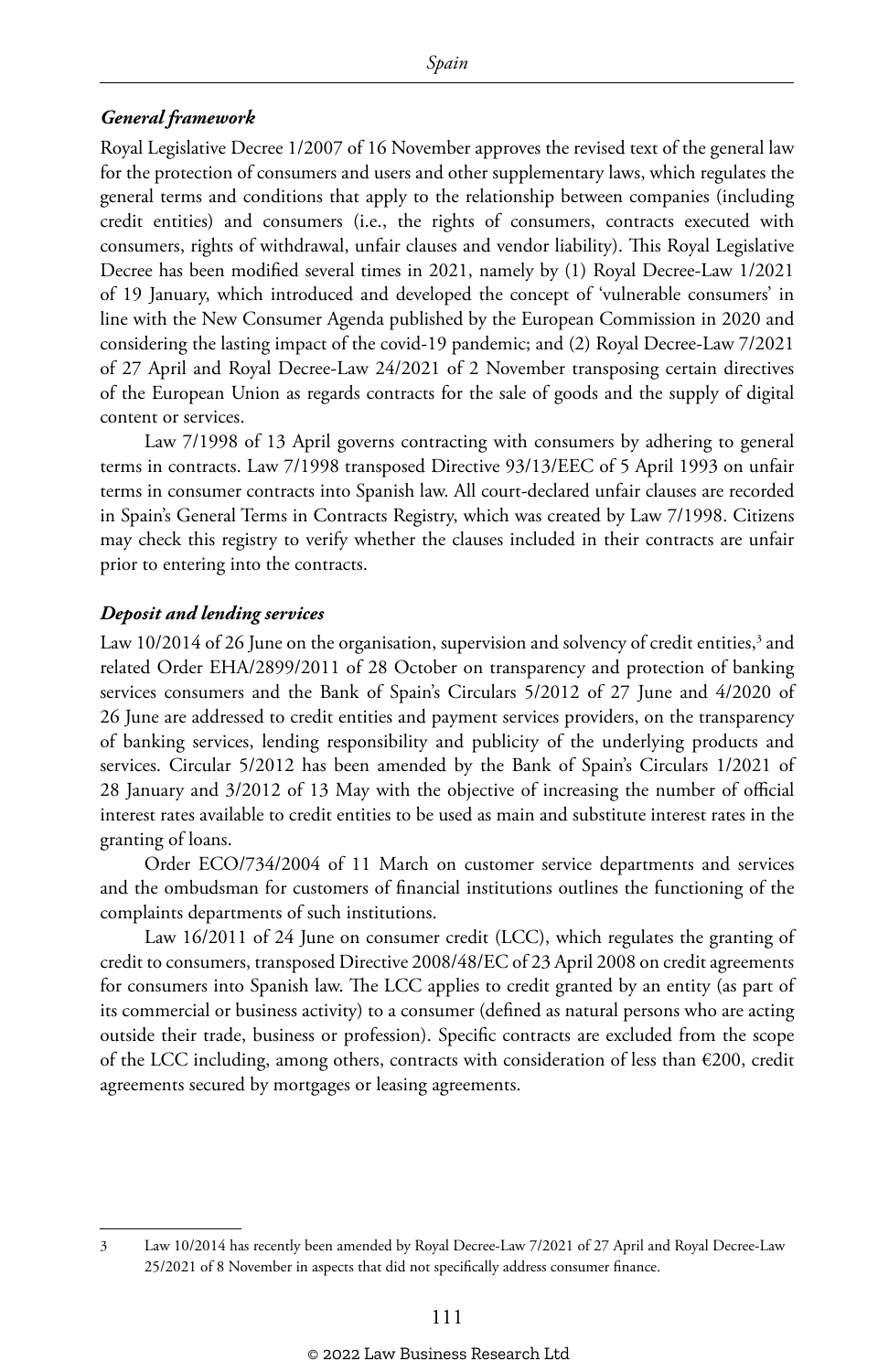Law 28/1998 of 13 July on the sale by instalments of movable goods complements the LCC by establishing the contractual framework for the sale by instalments of non-consumable and identifiable movable goods of loan contracts intended to facilitate their acquisition and of the guarantees created to ensure compliance with the obligations arising therefrom.

Law 22/2007 of 11 July on distance marketing of consumer-financial services applies to contracts for financial services entered into between regulated entities and consumers where the services are rendered and the contract has been formalised at a distance. It contains a set of rules that govern the provision of pre-contractual information, communications, rights of withdrawal, payment and unsolicited services and communications.

Law 5/2019 of 15 March on real estate credit (LREC) partially transposed Directive 2014/17/EU of 4 February 2014 on credit agreements for consumers relating to residential immovable property into Spanish law. The main purpose of Directive 2014/17/EU was to harmonise the regulations on consumer protection with regard to the procurement of mortgage loans, as well as to strengthen legal transparency in the granting of real estate financing and decrease litigiousness in connection with specific unfair clauses (as it established which party had to bear each of the costs related to the granting of a mortgage-backed loan). At the national level, the LREC's scope extends to all natural persons, regardless of whether or not they are consumers.

Law 2/2009 of 31 March on contracting mortgage loans and credit with consumers and brokering the execution of loans and credit regulates the granting to consumers of mortgage-backed loans and the rendering of brokerage services for the granting of consumer loans. Under this regulation, entities (other than credit entities or financial credit establishments) granting mortgage-backed loans or rendering brokerage services for the granting of mortgage-backed loans to consumers must be registered with the public registry of the region where their registered address is located. Foreign entities must be registered with the national registry maintained by the National Consumers' Institution in accordance with Royal Decree 106/2011 of 28 January.

Royal Decree-Law 6/2012 of 9 March on urgent measures for the protection of low-income mortgagors (1) includes, among other things, a code of good practices, to which financial institutions may voluntarily adhere in order to assist with the renegotiation of loans and, if not possible, to accept payment in kind (eliminating, in practice, the full recourse nature of the secured loan); and (2) introduces some flexibility in connection with out-of-court repossessions of the mortgage collateral. Law 1/2013 of 14 May on measures to reinforce the protection of mortgage debtors, debt restructuring and social renting and Royal Decree-Law 6/2012 have been amended a number of times. As a consequence of these amendments: (1) the subjective scope of the measures of protection has been broadened; and (2) the moratorium on evicting vulnerable households has been extended until May 2024.

Law 25/2015 of July 28 is on the second-chance mechanism, the reduction of financial burden and other social measures for individuals. Law 25/2015 was recently modified by Royal Legislative Decree 1/2020 of 5 May approving the consolidated text of the Insolvency Law.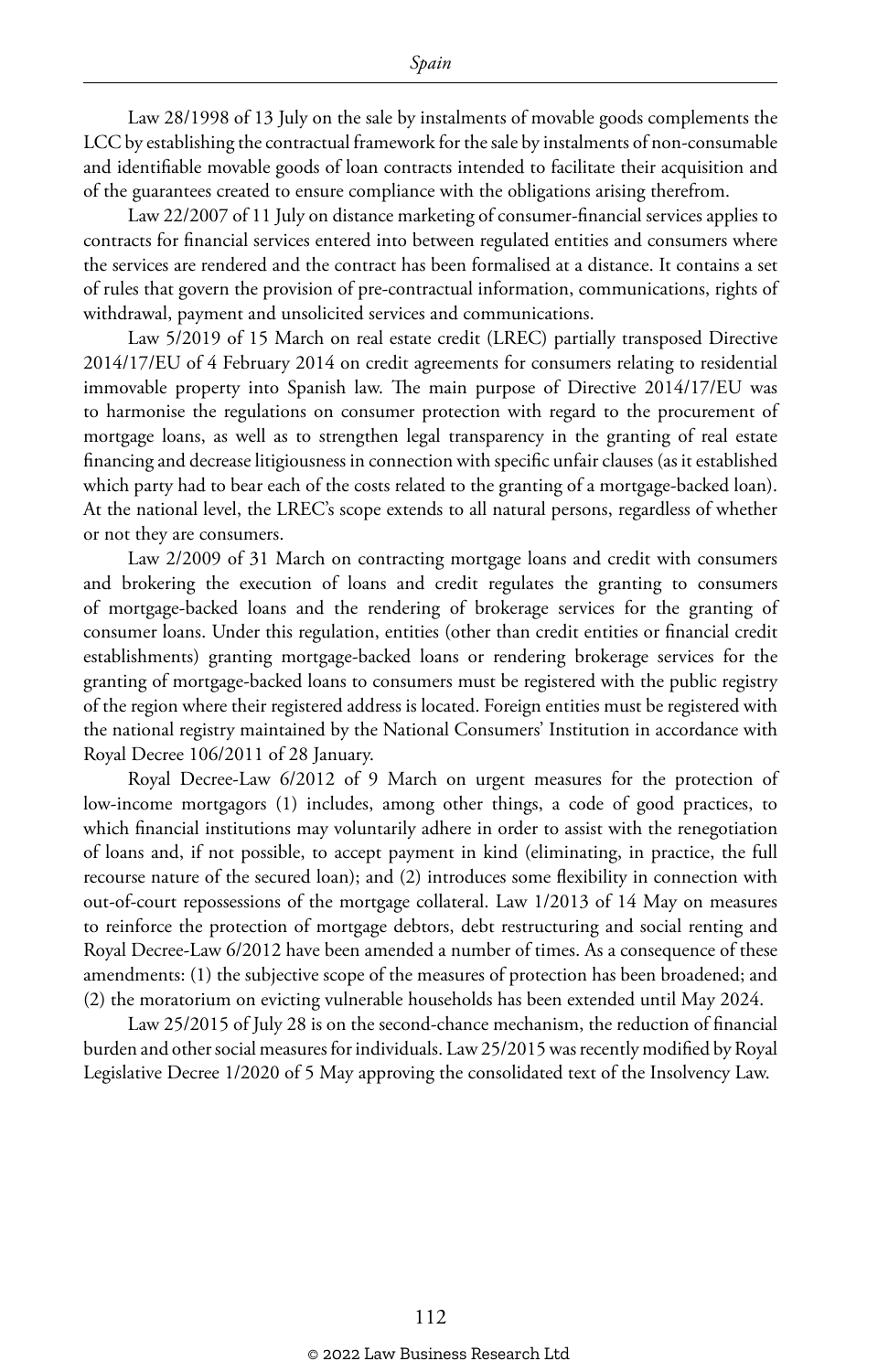#### *Payment services and crowdfunding*

Royal Decree-Law 19/2018 of 23 November on payment services and other urgent financial measures (Royal Decree-Law 19/2018) partially incorporates into Spanish law Directive (EU) 2015/2366 of 25 November 2015 on payment services in the internal market (PSD2), together with Regulation 2015/751/EU of the European Parliament and of the Council of 29 April 2015 on interchange fees for card payment transactions.<sup>4</sup>

Royal Decree 736/2019 of 20 December on the legal regime for payment services and payment institutions (Royal Decree 736/2019) continues to pursue the transposition of Directive (EU) 2015/2366 into Spanish law. In particular, Royal Decree 736/2019 expands on the legal framework governing payment services and payment institutions by regulating aspects concerning the authorisation and activities of payment institutions including, among others, the requirements for own funds and guarantees, risk controls and client protection, as well as the requirements from which they may be exempted depending on their activity, size and volume of transactions.

Law 5/2015 of 27 April on promoting corporate financing deals with crowdfunding for the first time in Spain and lays out the requirements applicable to platforms providing these services.

#### **ii Regulation**

The Bank of Spain, the Spanish Securities' Market Commission (CNMV) and the Directorate-General for Insurance and Pension Funds (DGIPF) are mainly in charge of implementing and enforcing regulations on consumer-finance services in Spain with regard to, respectively, (1) credit entities, payment services institutions and electronic-money institutions; (2) investment services firms, as well as funds and fund management firms; and (3) insurance companies. To carry out these functions, these institutions have legislative powers and may issue circulars.

The complaints departments of these three types of institutions were identified in Law 44/2002 of 22 November, on measures to reform the financial system, as the competent bodies to deal with and resolve any complaints, claims and queries that financial customers may have. As part of the legislative reform in the financial sector in the years that followed the 2008 financial crisis, Law 2/2011 of 4 March on the sustainable economy and Order ECC/2502/2012 of 16 November on the procedure for submitting claims to the complaint departments of the Bank of Spain, the CNMV and the DGIPF modified the Spanish system for addressing customer complaints in the financial sector, aiming to improve the efficiency and effectiveness of these departments.<sup>5</sup> Resolutions issued by these departments are not

<sup>4</sup> Royal Decree-Law 19/2018 has recently been modified by Royal Decree-Law 7/2021 of 27 April in aspects that did not specifically address consumer finance.

<sup>5</sup> Although Law 7/2017 of 2 November, which transposed Directive 2013/11/EU of the European Parliament and of the Council of 21 May on the alternative resolution of consumer disputes into Spanish law, included an express mandate to the government concerning the creation of an institutional system of protection for financial customers in this field, its creation has been postponed a number of times. The latest development has been that the current Spanish government included the creation of such an entity as one of the objectives set out in the plan setting forth Spain's strategy for the recovery of the Spanish economy from the impact of the covid-19 pandemic.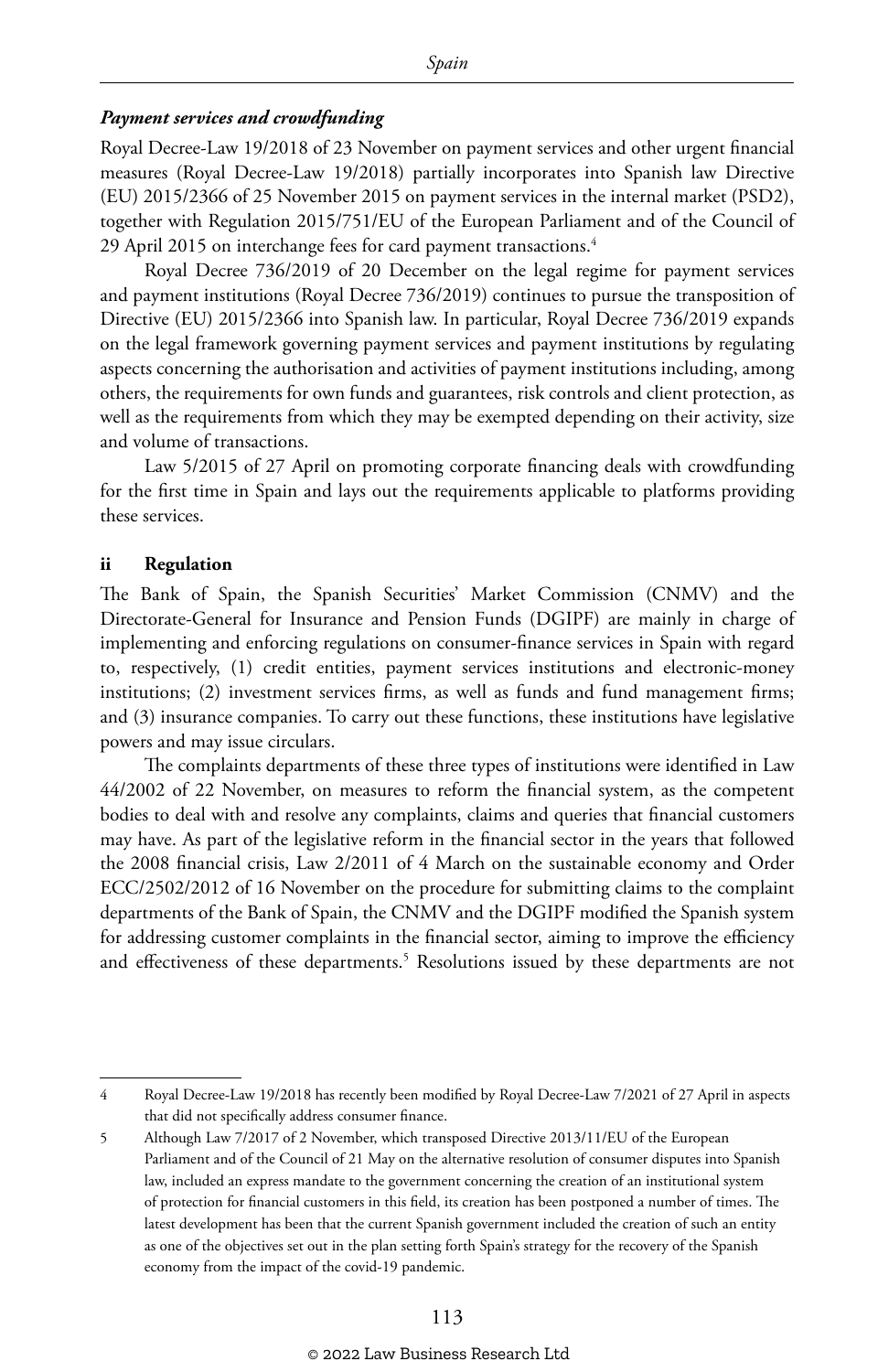binding but tend to be followed by the institutions, as reflected in the annual statistics set forth in Section IX regarding credit institutions and the complaints department of the Bank of Spain.

Consumers may also state their complaints and submit suggestions through Spain's regional consumer associations. Given the structure of regional governments, Spain has 17 distinct consumer protection bodies (one per autonomous region). Some municipalities and cities have also created their own bodies.<sup>6</sup>

#### **III PAYMENTS**

#### **i Overview**

Payment services in Spain are regulated by Royal Decree-Law 19/2018 (as mentioned in Section II.i) and Order EHA/1608/2010 of 14 June on transparency and payment services. These regulations govern the performance of payment transactions by any means (dealing with issues such as consent and withdrawal of consent in payment transactions, limitations on payment methods, information to be provided to the payer and beneficiary of a payment transaction, authentication, expenses derived from payment transactions, and the notification procedure for unauthorised transactions) and the provisions of services framework agreements (content, amendment and termination).

#### **ii Recent developments**

#### *Digital transformation*

On 14 November 2020, Law 7/2020 on the digital transformation of the financial system was published in the Spanish Official Gazette, aiming to (1) propose a comprehensive response to the implications of the digital transformation of the financial system; and (2) create a regulatory sandbox that allows the creation of a safe environment so that technology-based financial innovations can be safely tested under the control of supervisors (the Bank of Spain, the CNMV and the DGIPF) before they are released to the wider public. Concerning the regulatory sandbox, the Spanish Ministry of Economy received 67 proposals for projects in its first-ever call for proposals. Out of these, 18 (i.e., almost 27 per cent) received favourable preliminary evaluations from the corresponding supervisors.7 A second call for proposals was launched from 1 September 2021 until 13 October 2021.

As a recent development, it is worth highlighting that a legislative proposal regarding the digital transformation of Spain was submitted to the Spanish Congress by the main opposition party on 26 July 2021. Among other measures, the proposal included draft regulation on areas such as blockchain technology, cryptocurrency payments, initial coin offerings (ICOs) and the creation of a national cryptoassets council.

<sup>6</sup> A list of Spain's various consumer bodies is available at: http://www.cec-msssi.es/CEC/web/noticias/ Organismos\_de\_consumo.htm.

<sup>7</sup> After a project has received a favourable preliminary evaluation, a period of up to three months of negotiation takes place between the competent supervisor and the project sponsor on the protocol governing the testing period. Unless a decision is taken to extend this three-month period, the negotiations are automatically terminated at the end of that period.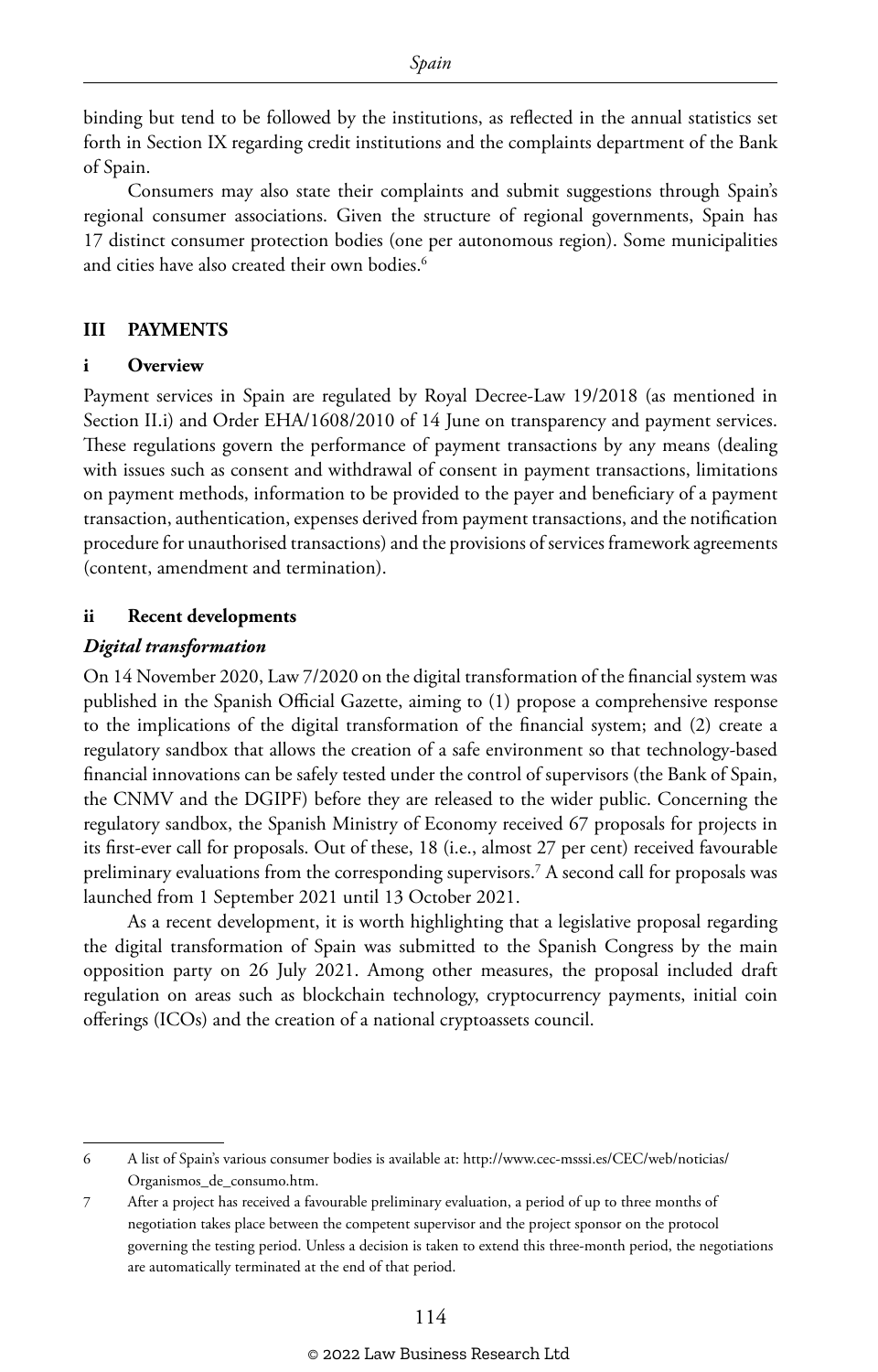#### *Mobile payments*

In accordance with the data collected by the Bank of Spain, the current trend towards social distancing generated by the covid-19 pandemic has consolidated consumers' preference for alternative electronic payment instruments, rather than cash. In parallel, the number of ATMs continues its gradual decrease while the number of point of sale (POS) terminals keeps increasing. However, it is noteworthy that the total number of cards (i.e., debit and credit) is not increasing at the same speed as that of POS terminals.<sup>8</sup>

#### *Limits on cash payments*

A limit on cash payments to prevent tax fraud entered into force in 2012 when the Spanish government passed Law 7/2012 of 29 October. Under this law, cash payments of €2,500 or more cannot be made in transactions in which at least one of the parties is a company or professional. This limit has been lowered to  $\epsilon$ 1,000 by Law 11/2021 of 9 July on measures to prevent and combat tax fraud, transposing Council Directive (EU) 2016/1164 of 12 July 2016.

#### **IV DEPOSIT ACCOUNTS AND OVERDRAFTS**

#### **i Deposit guarantee**

The Spanish deposit guarantee fund for credit entities was created by Royal Decree-Law 16/2011 of 14 October. Its objective is to guarantee the recovery of up to  $\epsilon$ 100,000 per depositor in the event that a member entity is unable to meet its payment obligations.

Membership in the deposit guarantee fund is mandatory for all Spanish credit entities registered with the Bank of Spain's Special Registry, as well as for the branches of credit entities registered in a country outside the European Union if the guaranteed deposits and securities held by that branch are not covered by a guarantee system in the country of origin, or if the corresponding coverage is insufficient. Membership of branches of credit entities registered in an EU member state is voluntary given that deposits and securities are already covered in the country of origin.

#### **ii Overdrafts**

With regard to overdrafts, the law specifies that the client must immediately return the amount as well as the interest on the overdrawn amount and the corresponding bank fees. For consumers, the cost of the overdraft (including interest and fees) is limited by law. The annual percentage rate of the overdraft applied to a current account cannot – at any point in time – exceed 2.5 times the legal interest rate. For 2021, this limit was set at 7.5 per cent.

According to Article 20 of the LCC, if overdrafts are implicitly accepted, the consumer must be informed individually, in a timely and correct manner, of the rate of the overdraft, the reference rates used (if applicable), as well as of any potential modifications. If the overdraft lasts for more than one month, the bank will inform the consumer in the same way of the overdraft and its amount, the rate applied, and the penalties, expenses or late payment interest applied. Order EHA/2899/2011 and Bank of Spain Circular 5/2012 complete the

<sup>8</sup> According to the data collected by the Bank of Spain, available at: https://www.bde.es/f/webbde/SPA/ sispago/ficheros/es/estadisticas.pdf.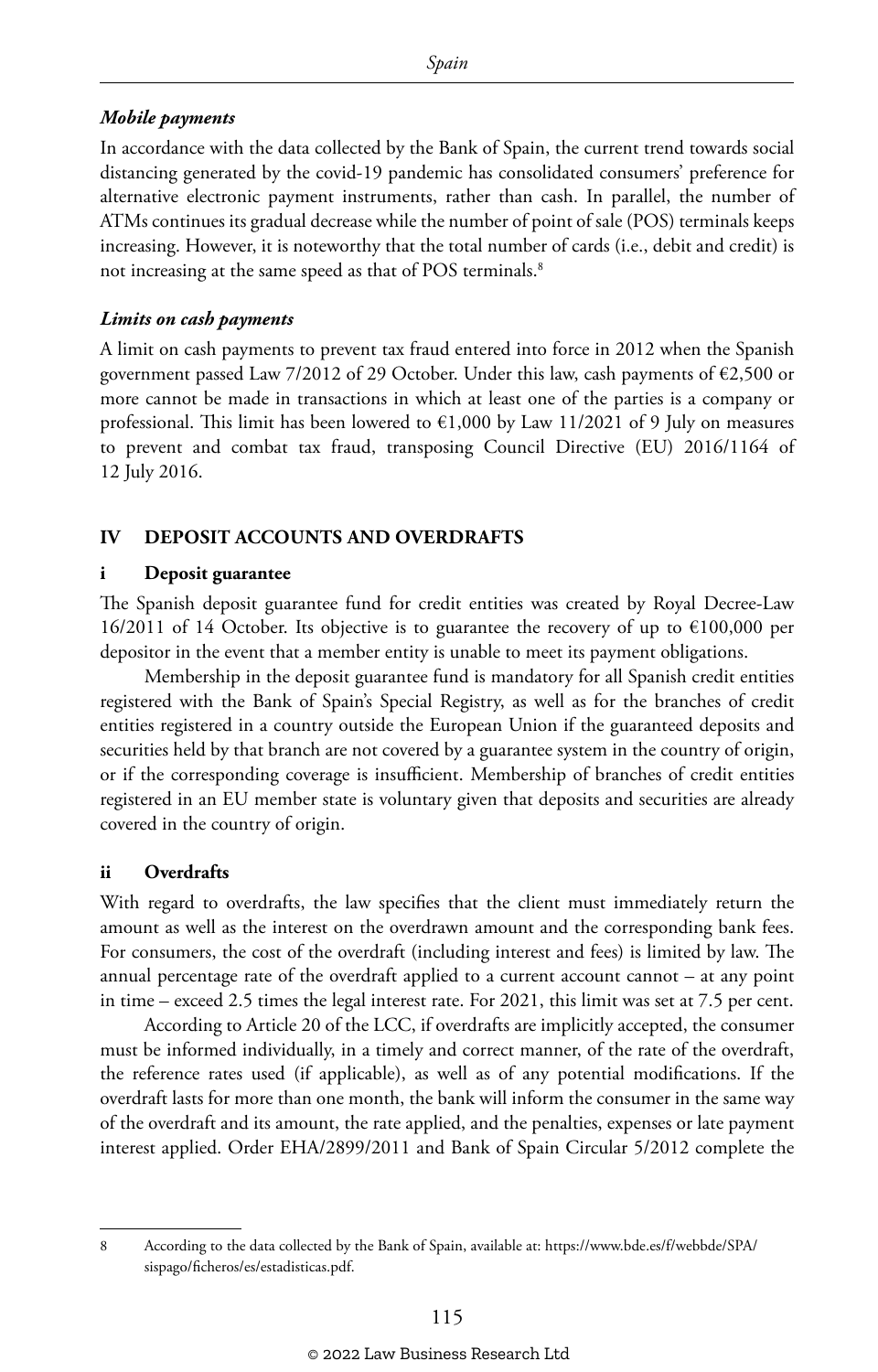above-mentioned regulation mandating entities that allow for implicit overdrafts to publish the maximum applicable overdraft rates and to facilitate a detailed breakdown of any amounts charged to the consumer in connection with the account.

On 13 March 2020, the Spanish Supreme Court ruled in favour of a credit institution concluding that the overdraft rate charged to a customer was consistent with the above-mentioned legal requirements. In particular, throughout its ruling, the Court analysed the difference between interest on arrears, overdraft rates and the fees charged by credit institutions to recover the amounts owed.<sup>9</sup>

#### **V REVOLVING CREDIT**

#### **i Overview**

Revolving credit is often associated with payment instruments that allow for the establishment of a flexible or revolving deferred payment method, which facilitates their accessibility. The main difference compared with standard credit cards is that the client is given a maximum spending limit over a specific period that the individual can choose when to pay off. Furthermore, the amounts credited that the cardholder repays periodically are automatically renewed upon maturity, thereby resembling a permanent credit line. This increase in repayment time, and the lack of a corresponding increase in any related guarantees, entails that interest rates are far higher than those in connection with any other form of consumer credit, averaging nearly 18 per cent in 2021. The data provided by the Bank of Spain reveals that this type of financing has experienced sustained growth since 2010 in terms of volume while average interest rates peaked in 2014.10

Since 25 November 2015, when the Spanish Supreme Court declared that a 24.6 per cent interest rate applicable to a revolving credit granted by a Spanish credit entity to a consumer was null, applying the Usury Law of 23 July 1908, the litigation associated with revolving credit in Spain has been on the rise. For an interest rate to be declared null in accordance with the Usury Law, it must be both 'notoriously higher than the average rate for money' and 'manifestly disproportionate to the circumstances of the case'. As such, many lower courts have previously struggled to determine whether rates applicable to revolving credits complied with these two requirements, particularly taking into account that the Bank of Spain only started publishing revolving credit-specific interest rates in 2017. While average rates for this type of credit are, as indicated above, abnormally high, many courts have ruled out nullity, stating that the difference in rates can be explained taking into account the

<sup>9</sup> On 30 October 2019, the Spanish Supreme Court held that a €30 fee charged by a credit institution to recover amounts owed that accrued repetitively and automatically was null, finding it in breach of the applicable legislation. The Spanish Supreme Court took the opportunity to restate the four requirements established by the Bank of Spain in order for these fees to be valid: (1) its amount must be linked to the real cost of the collection management; (2) it must not be recurrent for any additional costs incurred by the entity for the same end, even if the negative balance is prolonged in successive settlements; (3) its amount must be a single payment, without percentage fees; and (4) the amount must not be applied automatically.

<sup>10</sup> The latest available data can be found at: https://clientebancario.bde.es/pcb/es/menu-horizontal/ productosservici/relacionados/tiposinteres/guia-textual/tiposinteresprac/Tabla\_de\_tipos\_\_ a0b053c69a40f51.html.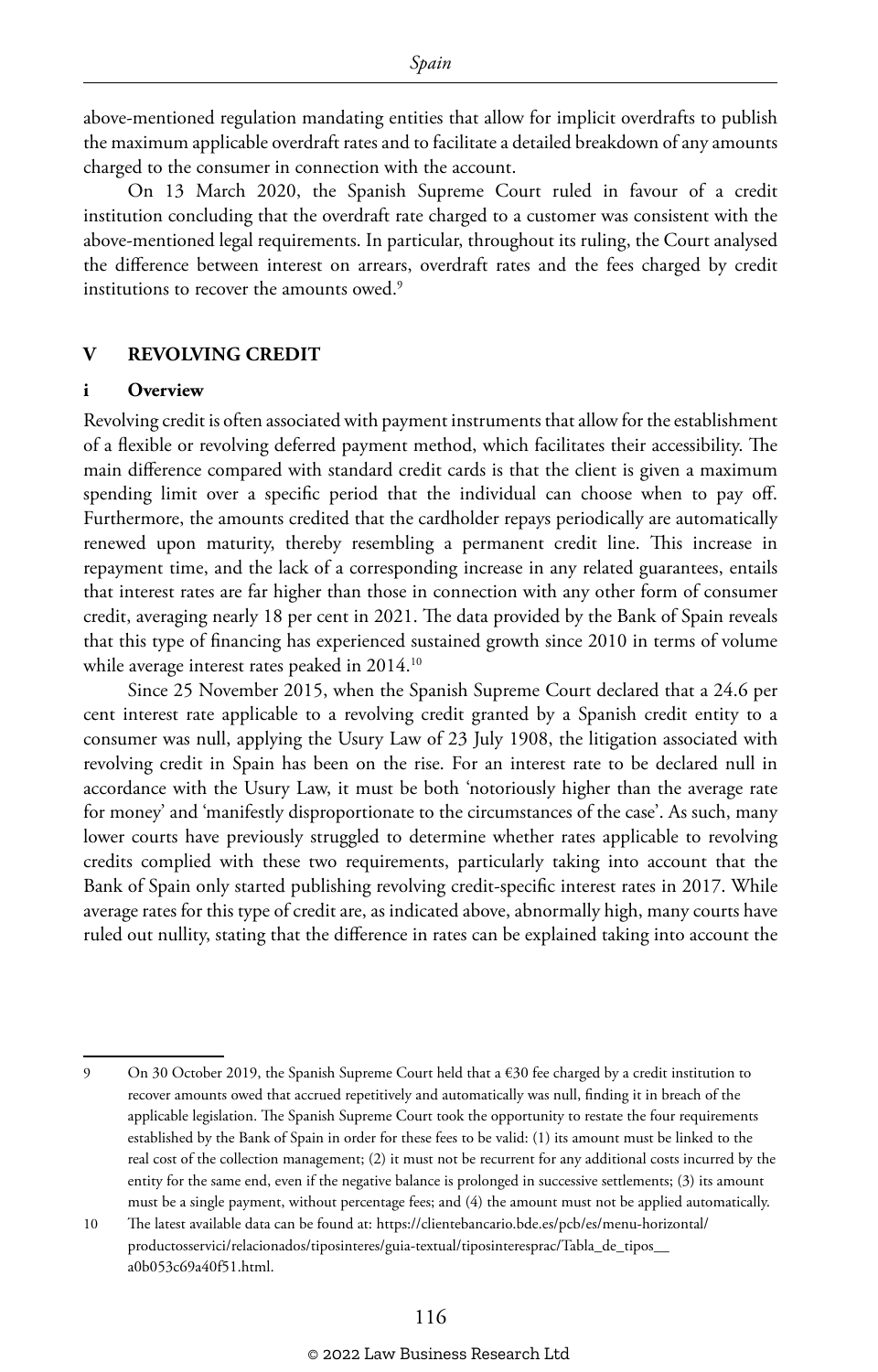repayment conditions under which the credits are granted and, therefore, that the rates for these credits can only be judged considering the revolving credit-specific interest rates at the time the credit was granted.

#### **ii Recent developments**

On 4 March 2020, the Spanish Supreme Court handed down a ruling establishing that a 26.82 per cent interest rate on a revolving credit was null, applying the criteria mentioned in Section V.i above and comparing the interest rate with the average published by the Bank of Spain for the product. Specifically, the Supreme Court argued that 'the higher the index to be taken as the "normal interest of money", the less margin there is to increase the price of the credit operation without incurring usury'. On 25 March 2021, the Court of Justice of the European Union (CJEU) delivered its answer to a request for a preliminary made by a lower Spanish court dealing with the matter of revolving credit in line with the previous jurisprudence of the Spanish Supreme Court. Data provided by the Bank of Spain indicates that the number of complaints filed by customers in relation to these products in 2020 has more than tripled since 2019.

In connection with the above, and with the main purpose of reducing litigation and providing legal certainty on the matter, the Ministry of Economy approved Order ETD/699/2020 of 24 July regulating revolving credit. Order ETD/699/2020 came into force on 2 January 2021 and essentially focuses on two areas: (1) creditworthiness or scoring assessments, by introducing guidelines for potential lenders to ensure sufficient repayment capacity of customers; and (2) new transparency obligations, both in the pre-contractual phase and during the term of the contract, reinforcing the information that the client must be provided.

#### **VI INSTALMENT CREDIT**

#### **i Overview**

#### *Mortgages*

The conditions of mortgage loans vary depending on the type of asset to be mortgaged, including main residence and secondary residences. In general, financial institutions offer more favourable terms for main residences. Virtually all mortgages in Spain are amortising mortgages with variable rates with a fixed spread over the 12-month EURIBOR, although more recently fixed-rate mortgages have become an increasingly popular choice for homeowners and have even surpassed variable-rates mortgages for some periods over this past year. The maximum permitted term is 30 years, and the loan-to-value ratio can only exceed 80 per cent in specific exceptional cases.

In the event of default, repossession of the asset can be executed through court proceedings or an out-of-court agreement (attested by a notary), depending on the contractually agreed terms.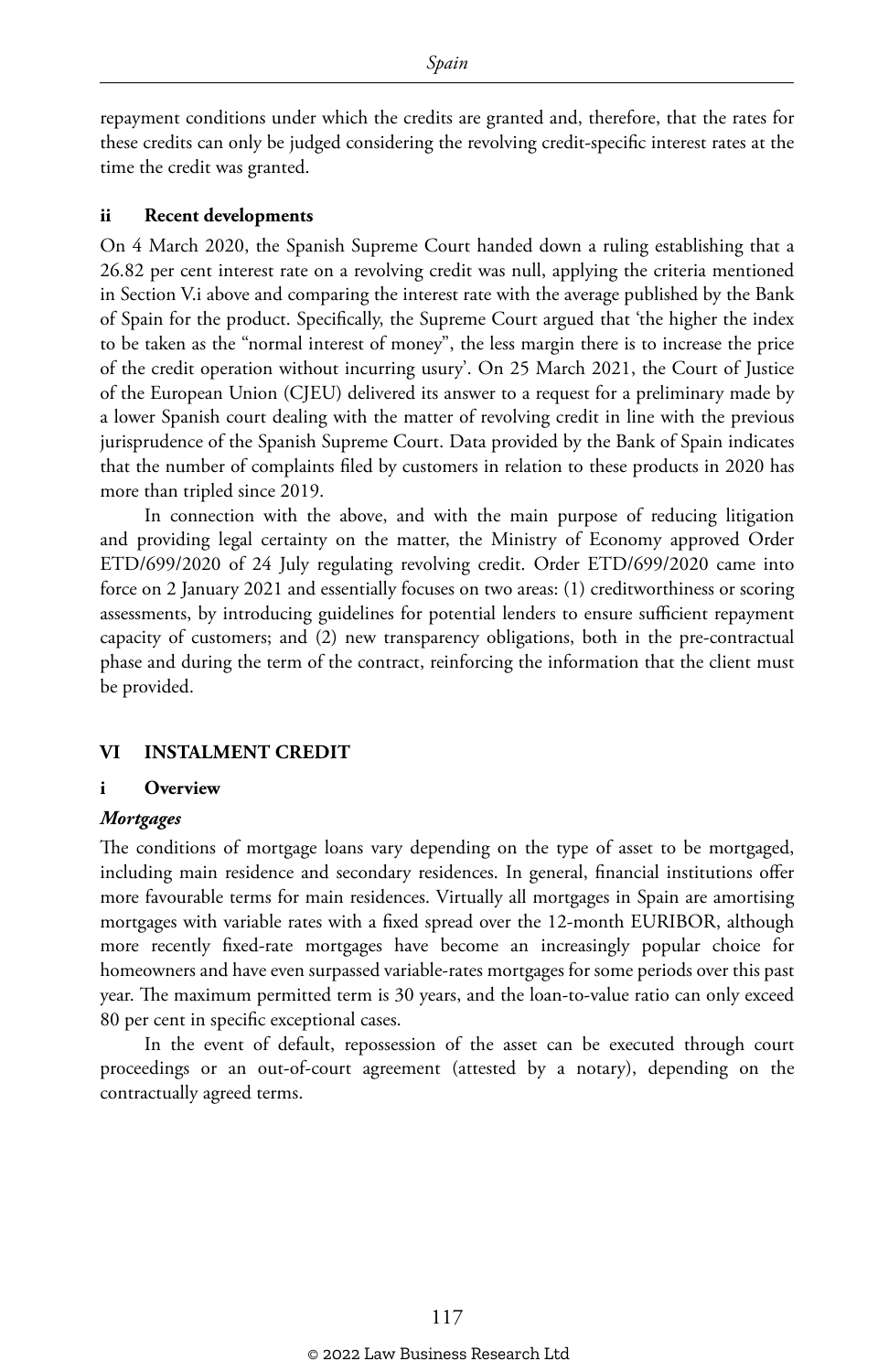#### *Personal loans*

This type of financing has traditionally been easier to obtain, given the loan's higher remuneration and its relatively short term (e.g., compared with a mortgage loan). The financial institution assesses the client's repayment capacity and does not normally require any specific guarantee, although borrowers are liable for the debt with their present and future assets.

There are various ways to repay a personal loan, depending on the frequency of the instalments (normally monthly) and how the amounts change over time (constant, increasing or decreasing). Another option is to establish an initial period with no payment of principal. However, standard practice is for financial entities to extend personal loans with a repayment schedule consisting of periodic instalments of equal amounts that include both interest and repayment of principal.

#### **ii Recent developments**

Ever since the start of the pandemic, the Spanish authorities have approved a number of socioeconomic measures aimed at supporting workers, families and vulnerable groups in order to address the economic and social impact of covid-19. In particular, a number of royal decree-laws (such as Royal Decree-Law 8/2020 of 17 March on extraordinary urgent measures to face the economic and social impact of covid-19 and Royal Decree-Law 11/2020 of 31 March on additional urgent measures to address the social and economic impact of covid-19) were approved in 2020 outlining such measures, which provided for moratoria on the payment of both mortgage- and non-mortgage-backed loans for households and the self-employed and, subsequently, for certain economic sectors that have suffered particularly badly from the effects of the crisis.<sup>11</sup> As a complement to the legal moratoria mentioned above, the Spanish government also introduced the legal framework for conventional moratoria, with a wider scope than the legal moratoria, via Royal Decree-Law 19/2020 of 26 May. This framework relies on sectorial moratoria agreements reached by the main associations comprising the Spanish financial entities at a private level, which then have to be notified to the Bank of Spain.12

The uncertainty about the duration of the pandemic and its effects have made it advisable to grant a certain flexibility to the moratoria and, as such, new measures were approved in this regard by Royal Decree-Law 3/2021 of 3 February 2021. The main implications of Royal

12 Through these types of moratoria, mortgage loans and specific unsecured loans could be amended to introduce a 12-month (for secured loans) or six-month (for unsecured loans) grace period for the payment of the principal and, where appropriate, an extension of the payment protection or repayment insurance.

<sup>11</sup> Royal Decree-Law 8/2020 (as amended) introduced an initial legislative moratorium on mortgaged-backed loans for individuals (both borrowers and guarantors) who could be considered vulnerable as a result of the covid-19 pandemic. The moratorium consisted of a three-month grace period, along with a corresponding extension of the loan term for the same period, and included the principal, ordinary interest and arrears. It also included a standstill (i.e., preventing the lender from accelerating the mortgage loan and initiating any judicial or extrajudicial proceedings to recover the entire loan). Financial institutions had 15 days to formalise it, starting from the date the debtor requested it since it applied automatically upon being requested, provided the requesting individual met the legal requirements. Royal Decree-Law 11/2020 introduced an additional moratorium on obligations arising from unsecured credit contracts for individuals who are economically vulnerable as a result of the covid-19 pandemic in terms broadly similar to those applying to the above-mentioned moratorium on mortgage-backed loans.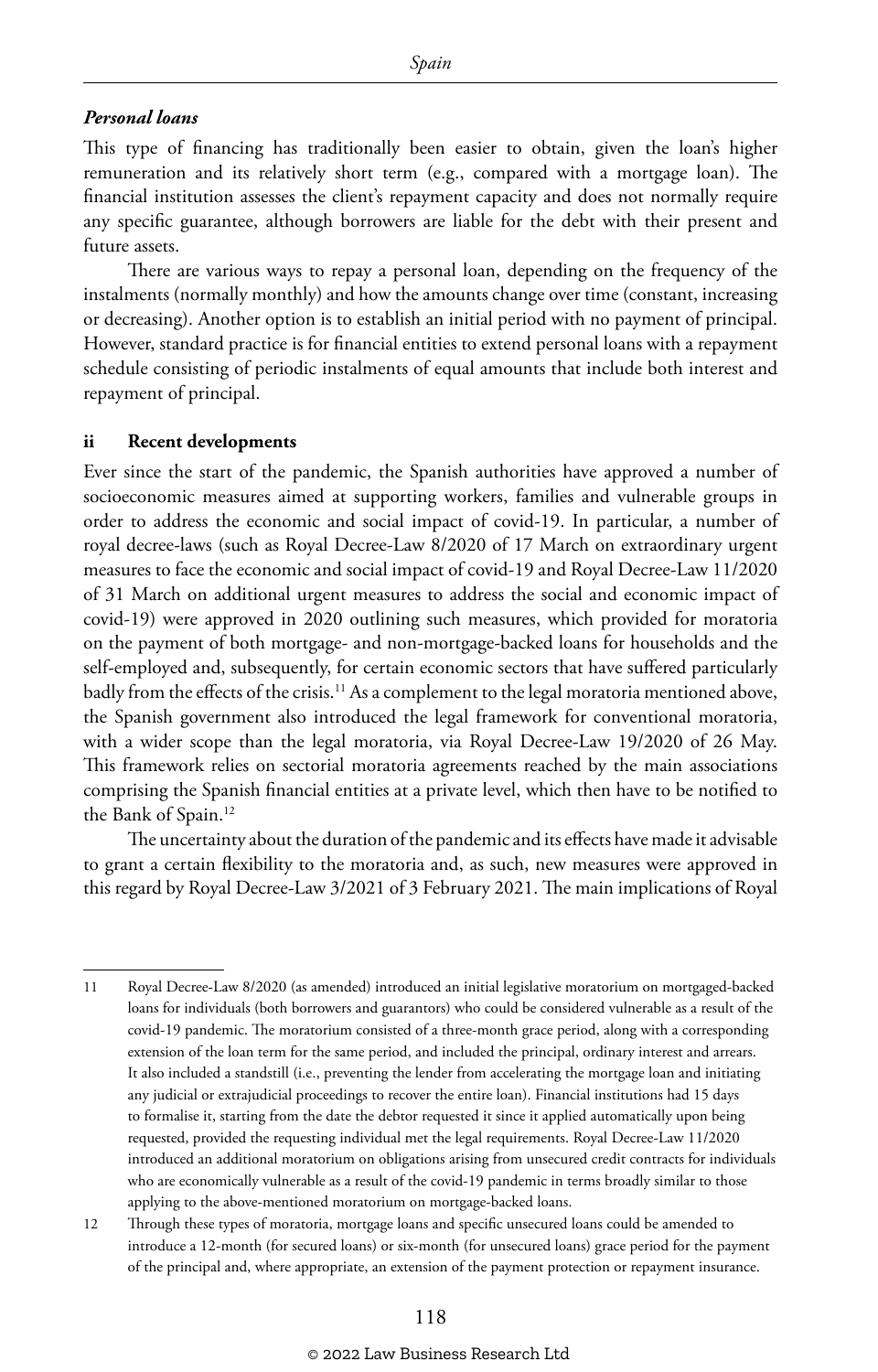Decree-Law 3/2021 have been: (1) the extension of the deadline to apply for these moratoria until 30 March 2021, and (2) the extension (up to nine months) of the duration of the moratoria set out in the previous regulations.

#### **VII OTHER AREAS**

#### *Crowdfunding*

As stated in Section II.i, Law 5/2015 regulates crowdfunding, an area previously unregulated by Spanish law and that, until the recent entry into force on 10 November 2021 of (1) Regulation (EU) 2020/1503 of the European Parliament and of the Council of 7 October 2020 on European crowdfunding service providers for business, and (2) Directive (EU) 2020/1504 of the European Parliament and of the Council of 7 October 2020, was not regulated at the European level either.

Law 5/2015 establishes the legal framework governing crowdfunding platforms and addresses: (1) the authorisation, registration and setting aside of the activity of the platforms; and (2) the regulations applicable to each of the three sides involved (the project owner requiring the financing, the investors interested in participating financially, and the platform through which the project owner announces the project and raises funds), including restrictions on activities permitted and rules to protect non-qualified investors, as defined in Law 5/2015. Subject to specific particularities, regulations on the protection of consumers apply to relationships between project owners and investors, as well as to relationships between platforms and project owners, in the event that the project owner is considered a consumer.

With the recent entry into force of the European regulations, the Spanish government submitted to the Spanish Congress a legislative proposal on 30 November 2021 which, among other things, aims to adapt the pre-existing Spanish Law 5/2015 to the new European regulatory framework.

#### **VIII UNFAIR PRACTICES**

In addition to the aforementioned practices and regulation of usury, the following are unfair practices that have recently drawn attention from the courts.

#### **i Limitation on late payment interest**

The Spanish Supreme Court has ruled on this various times in recent years (Supreme Court rulings of 22 April 2015, 3 June 2016 and 28 November 2018), following a number of related rulings by the CJEU. According to those rulings, in the absence of a specific legal provision on the matter, any late payment interest that is set higher than the legal interest rate plus 2 per cent (i.e., >r + 2 per cent) on a loan granted to a consumer should be considered unfair and, as such, null. Once declared null, the Supreme Court has established that the agreed remunerative interest rate for the loan should accrue instead.

In 2019, the LREC established a mandatory amount for the maximum late payment interest for individuals who are contracting a mortgage loan to finance the acquisition of residential housing at the legal interest rate plus 3 per cent (i.e., r +3 per cent). Whether this legal limit should be applied extensively to other loans granted to consumers is uncertain, as the scope established by the LREC is limited to the above-mentioned case and the Supreme Court has yet to rule on the matter since the LREC entered into force.

#### © 2022 Law Business Research Ltd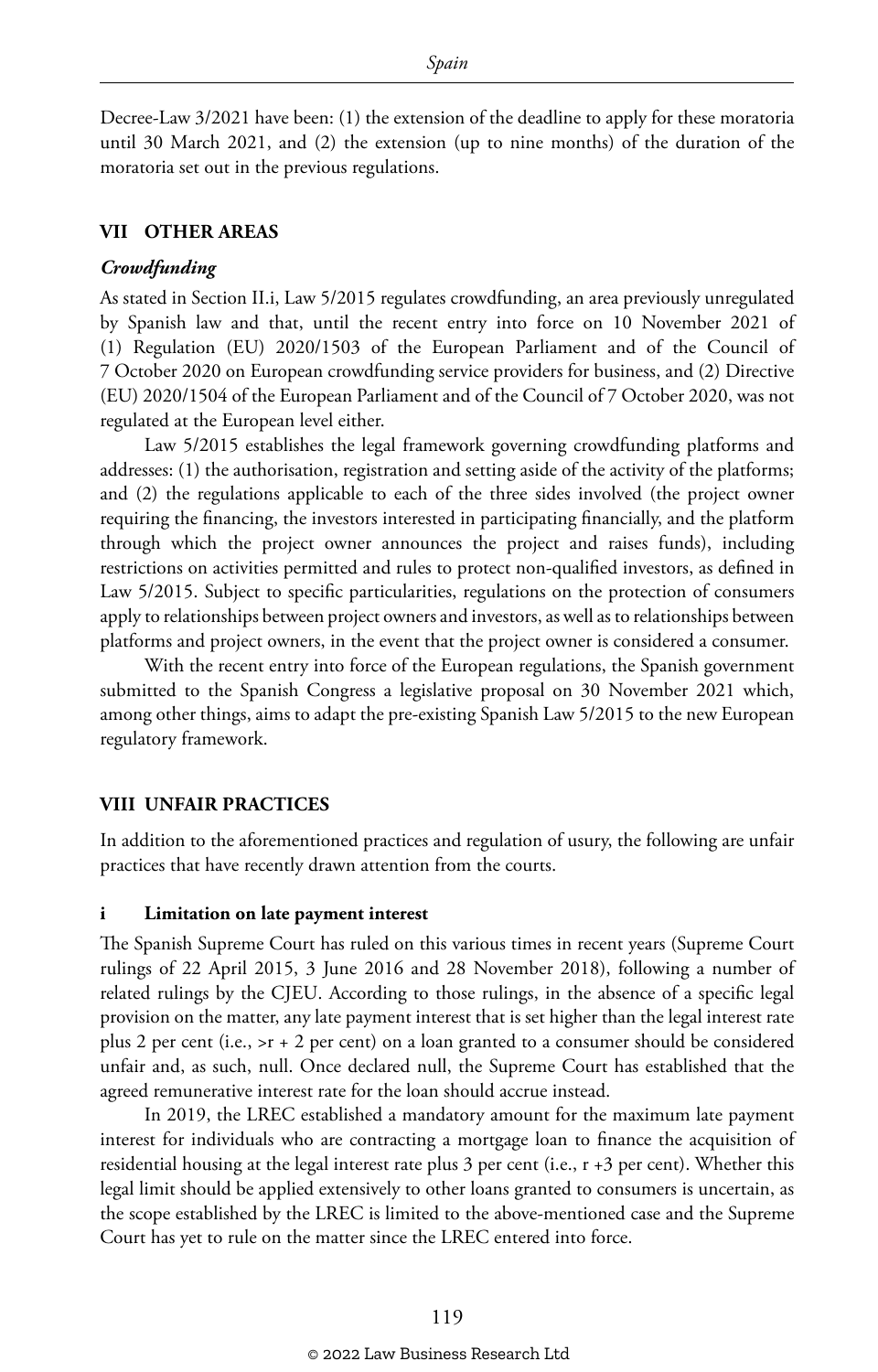#### **ii Mortgage interest rate floor clauses declared unfair due to a lack of transparency**

In recent years, Spanish mortgage loan agreements have often included floor clauses establishing that, if the interest rate falls below a certain threshold, the client must nevertheless continue to pay a minimum interest equal to that threshold. There has been a great deal of discussion as to whether these clauses are unfair to consumers, and, consequently, numerous individuals have initiated judicial proceedings seeking a court ruling declaring floor clauses unfair and unenforceable. In this regard, the Supreme Court's ruling on 9 May 2013 declared some floor clauses void (i.e., those establishing a minimum variable interest rate for mortgages) for lack of transparency.

Owing to considerations of financial stability and the public interest, the Supreme Court also obliged financial institutions to pay clients back all overcharged amounts as from May 2013 (the date of the ruling).

Several Spanish courts asked the CJEU whether limiting the effects of the invalidation to cases after the Supreme Court's judgment is compatible with Council Directive 93/13/EEC of 5 April on unfair terms in consumer contracts given that, according to the Directive, such clauses are not binding on consumers. On 21 December 2016, the CJEU ruled against the limitation on retroactivity, concluding that the overcharged amounts had to be returned not only from May 2013 but also from their original start date.

In its ruling on 24 February 2017, the Spanish Supreme Court amended its own criteria to be consistent with the CJEU's judgment of 21 December 2016. The Supreme Court recognised the invalidity of floor clauses with retroactive effects, not only from 9 May 2013 (as initially established) but as from their original start date.

In turn, the Spanish government approved Royal Decree-Law 1/2017 of 20 January on urgent measures for the protection of consumers in floor clause matters (Royal Decree-Law 1/2017), which, among other things, implemented measures expediting a recovery process for amounts unduly paid by consumers to credit entities as a result of floor clauses contained in loan or credit agreements guaranteed by chattel mortgage; and established a preliminary procedure for the out-of-court settlement of disputes that is voluntary for the affected consumer, establishing the obligation of the banking entities to implement this procedure and ensure that consumers who have floor clauses in their loan or credit agreements have been properly informed about their existence.

In addition, the Spanish General Council of the Judiciary issued a resolution of its Permanent Commission, dated 25 May 2017, assigning specific courts exclusive jurisdiction over all disputes relating to general conditions included in financing agreements containing *in rem* guarantees involving a borrower who is a natural person.

Several subsequent rulings from the Spanish Supreme Court (including the ruling of 16 October 2017) have confirmed the *de jure* nullity of floor clauses, emphasising the impossibility of parties agreeing to validate those types of clauses, which are automatically voided. However, on 11 April 2018, the Spanish Supreme Court issued a ruling that seemingly accepted the possibility that extrajudicial agreements could be agreed between parties in relation to floor clauses.

On 10 September 2019, the Supreme Court decided to temporarily suspend pending appeals in floor clause matters in light of the CJEU's imminent ruling on the matter. As of 30 September 2019, Spanish banks had returned €2.25 billion to borrowers as reimbursement of excess interest paid on the basis of floor clauses.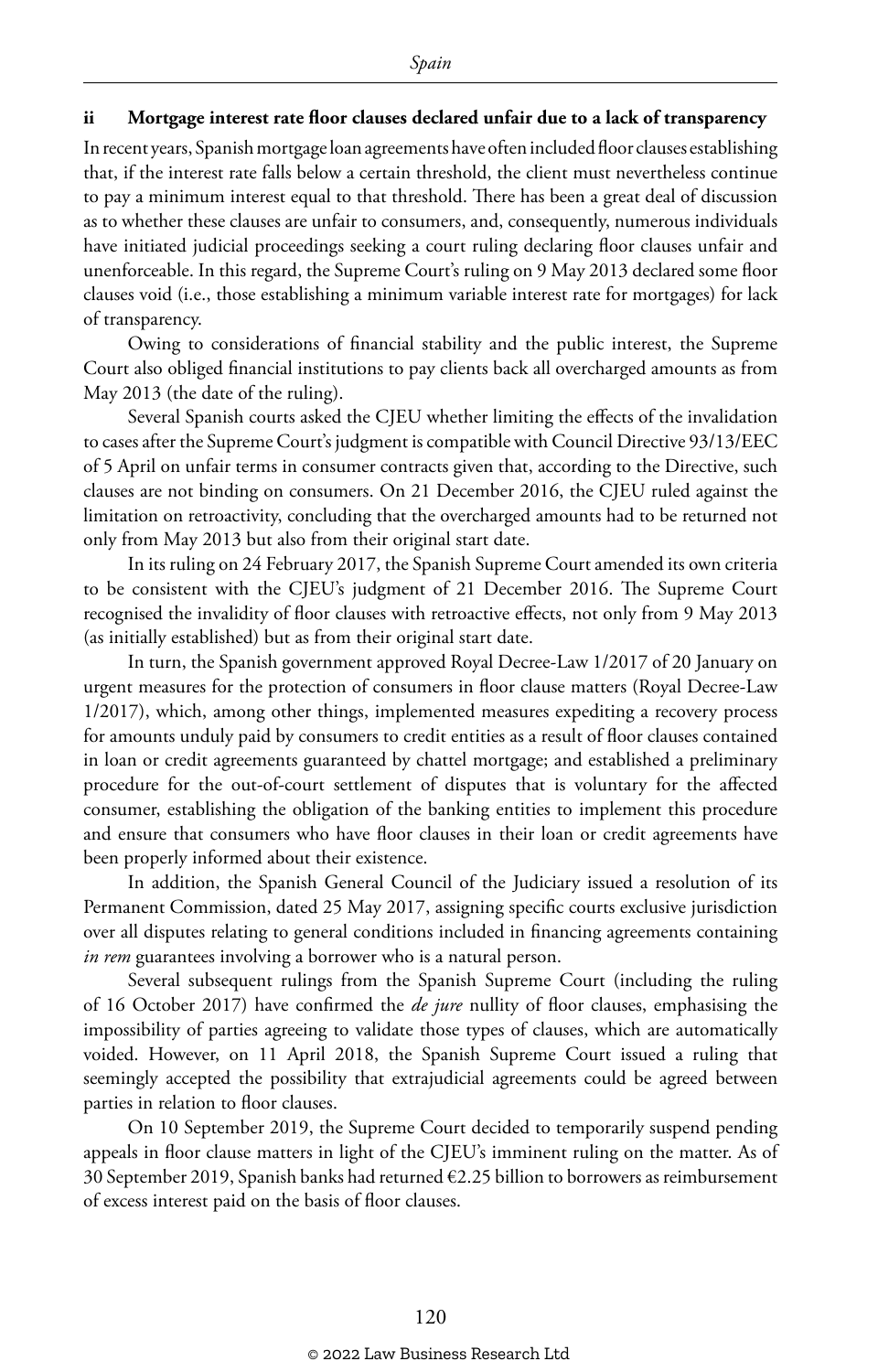#### **iii Acceleration clauses**

The Spanish Supreme Court declared in its ruling on 23 December 2015 that mandatory early repayment clauses in mortgage loans in the event of non-payment of fewer than three instalments were null and unfair. In this regard, for Spanish financial entities to initiate mortgage foreclosure proceedings there must be a material breach by the debtor of its payment obligation under the loan agreement and the acceleration event must be registered with the corresponding land registry. Likewise, since 2013, the new ground for challenging foreclosure proceedings consisting of the existence of unfair contract clauses can be raised by the debtor or the judge in the course of the foreclosure proceedings until the creditor effectively repossesses the asset.

#### **iv Mortgage loan reference index**

The mortgage loan reference index (IRPH), introduced by Bank of Spain Circular 8/1990, partially repealed by Bank of Spain Circular 5/2012, was marketed in Spain for years as a less volatile alternative to EURIBOR for mortgage loans. In fact, it is estimated that as many as one million mortgage loans indexed to the IRPH exist in Spain; that is, between 10 per cent and 20 per cent of the total number of secured loans. However, litigation has increased in recent years as consumers have claimed that the index lacks transparency.

On 14 December 2017, Supreme Court ruling 669/2017 confirmed the validity of clauses that establish the IRPH as a reference index, concluding that it could not be subject to unfairness control in accordance with Directive 93/13/EEC, owing to IRPH's official nature as an index published by the Bank of Spain. The ruling was controversial and, on 29 January 2018, the CJEU was asked to provide a preliminary ruling on the matter. The CJEU ruling was published on 3 March 2020 and stated that: (1) the IRPH clause is subject to the control of national courts, which can determine whether or not the clause is 'transparent' and, consequently, whether it should be considered unfair, annulled and, if necessary, replaced by another; (2) it is for the corresponding national court to determine whether, in light of the circumstances of each case, the corresponding clause satisfies the requirements of good faith, balance and transparency imposed by Directive 93/13, even if the clause regulates an essential element of the contract; (3) the national court's control of transparency must seek to determine whether the corresponding clause 'enables the average consumer to understand how the method of calculating that rate works in practice' ; and (4) the ruling recognises the possibility of the national court replacing the IRPH with a supplementary reference index if it concludes the clause governing the applicable interest rate is unfair. The above criteria mean that consumers can seek the nullity of IRPH-governed clauses in their secured loans and that credit entities could be forced to reimburse the additional costs on a case-by-case basis.

Following the CJEU's ruling, the Spanish Supreme Court issued four rulings regarding the IRPH on 12 November 2020 (rulings 595, 596, 597 and 598/2020). The main conclusion from these rulings is that the potential lack of transparency of the index cannot automatically mean that the clause is abusive and thus null. The Supreme Court determined that an offer by a credit institution of an official index (such as the IRPH) that is approved by the Bank of Spain, and even used as a reference index for the financing of social housing, cannot in itself be considered to be against good faith. The CJEU recently handed down a new ruling on 17 November 2021 (C-655/20), which does not contradict the position of the Supreme Court. However, a number of lower courts have already ruled against that position and, as such, this matter is expected to remain a significant source of litigation in the coming months.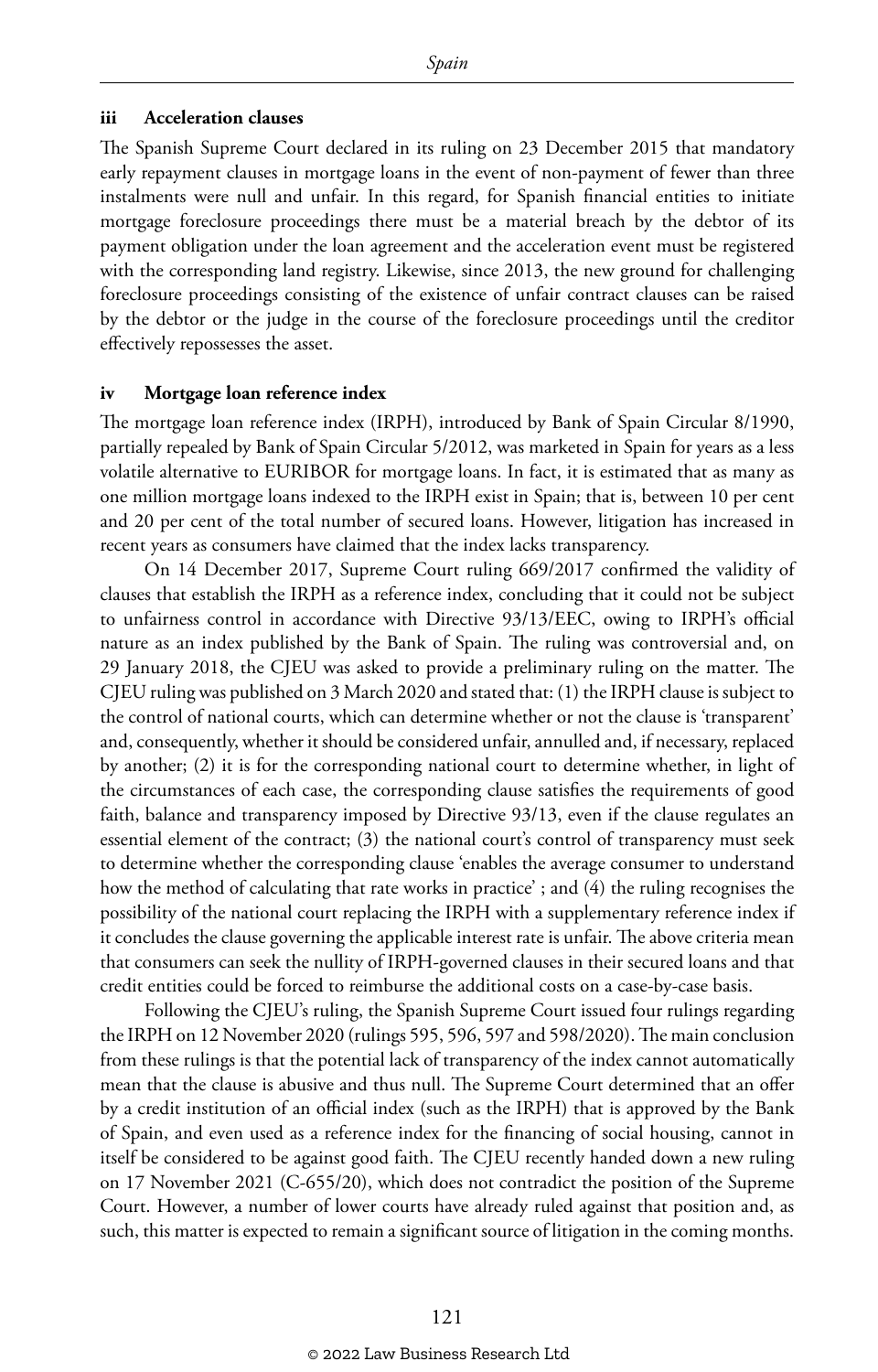#### **v Mortgage formalisation costs and expenses**

Another litigious area involves sharing the costs and expenses generated when constituting a mortgage-backed loan (i.e., essentially the costs associated with the notary public and the registry, the processing agency and applicable taxes).

On 23 January 2019, the Supreme Court established the nullity of contractual clauses imposing an obligation on a consumer to cover all costs and expenses related to the formalisation of the agreement. The Supreme Court held that the effect of the nullity was that the parties had to 'act as if such a clause had never been included in the agreement and, thus, payment of the expenses should be borne by the party to whom it corresponds as established pursuant to the legal system at the time the contract was signed'. This ruling was confirmed by the CJEU's ruling of 16 July 2020, which held, among other things, that once a specific clause has been declared unfair and null, the application of the corresponding provisions of national law governing the matter is appropriate.

The Supreme Court recently ruled on the matter, on 27 January 2021 and 7 October 2021, shedding some light on the matter of the distribution of costs. The question of the statutory period applicable for consumers to claim these amounts remains, however. The Supreme Court requested a preliminary ruling from the CJEU regarding this issue on 22 July 2021.

#### **vi Other nullified clauses**

In its ruling dated 23 December 2015, the Spanish Supreme Court also declared that the following clauses in financing agreements with consumers null and unfair: (1) clauses imposing an obligation on the consumer to pay pre-procedural and procedural expenses or legal fees for the creditor's lawyers and legal representatives in the event of a payment default; (2) clauses prohibiting the borrower from modifying the use of the building without the creditor's express authorisation; and (3) clauses equating the consumer's acceptance of a telephone offer with his or her written signature and of the special terms and conditions of the agreement.

#### **IX RECENT CASES**

In 2020, the Bank of Spain's Complaints Department dealt with 68,204 new cases filed by users of financial services; 21,320 were complaints and 46,884 were enquiries. As such, the total number of new cases in 2020 increased by 51.22 per cent compared to 2019. The top three areas of dispute in 2020 were mortgages (26.9 per cent), cards (26.4 per cent) and deposits (19.7 per cent). As highlighted by the Bank of Spain's 2020 Claim Report, the increase in the number of new cases can be explained by the surge in the number of enquiries related to the impact of the covid-19 pandemic on the activities in the banking sector.

According to the above document, out of the 21,320 complaints, 7,094 (33.27 per cent) were decided by the Complaints Department, with 67.03 per cent of the decisions issued in favour of the claimant and 32.97 per cent in favour of the credit entity. The data emphasises that credit entities' customer service in settling claims, which, as previously indicated, had initially been filed with the customer care departments of the corresponding credit entities, is inadequate. Finally, the corrections carried out by the corresponding credit entities as a result of decisions issued in favour of the claimant amounted to 69.4 per cent.

In 2020, as part of the complaints procedure,  $\epsilon$ 3,093,867 was returned by credit entities to their customers, the highest total amount returned in a decade.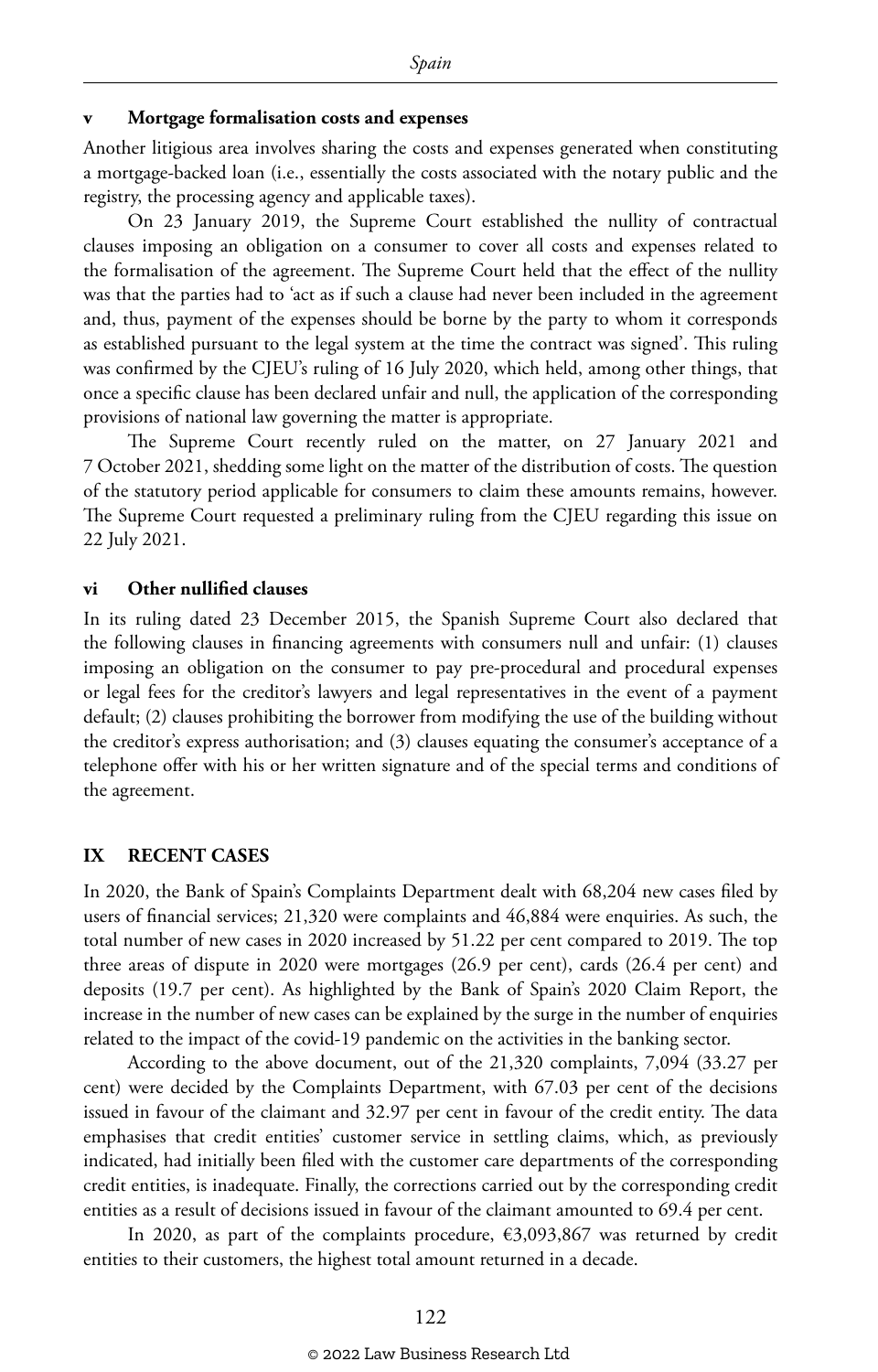#### **X OUTLOOK**

The Spanish consumer finance landscape will be influenced by the gradual adoption of the reforms included in the Spanish Plan for Recovery, Transformation and Resilience. In addition, the evolution of the covid-19 pandemic will influence the gradual recovery of the Spanish economy and will determine the measures that are required to mitigate the adverse effects of the pandemic. A number of landmark rulings are also expected in certain areas that have been summarised throughout this chapter.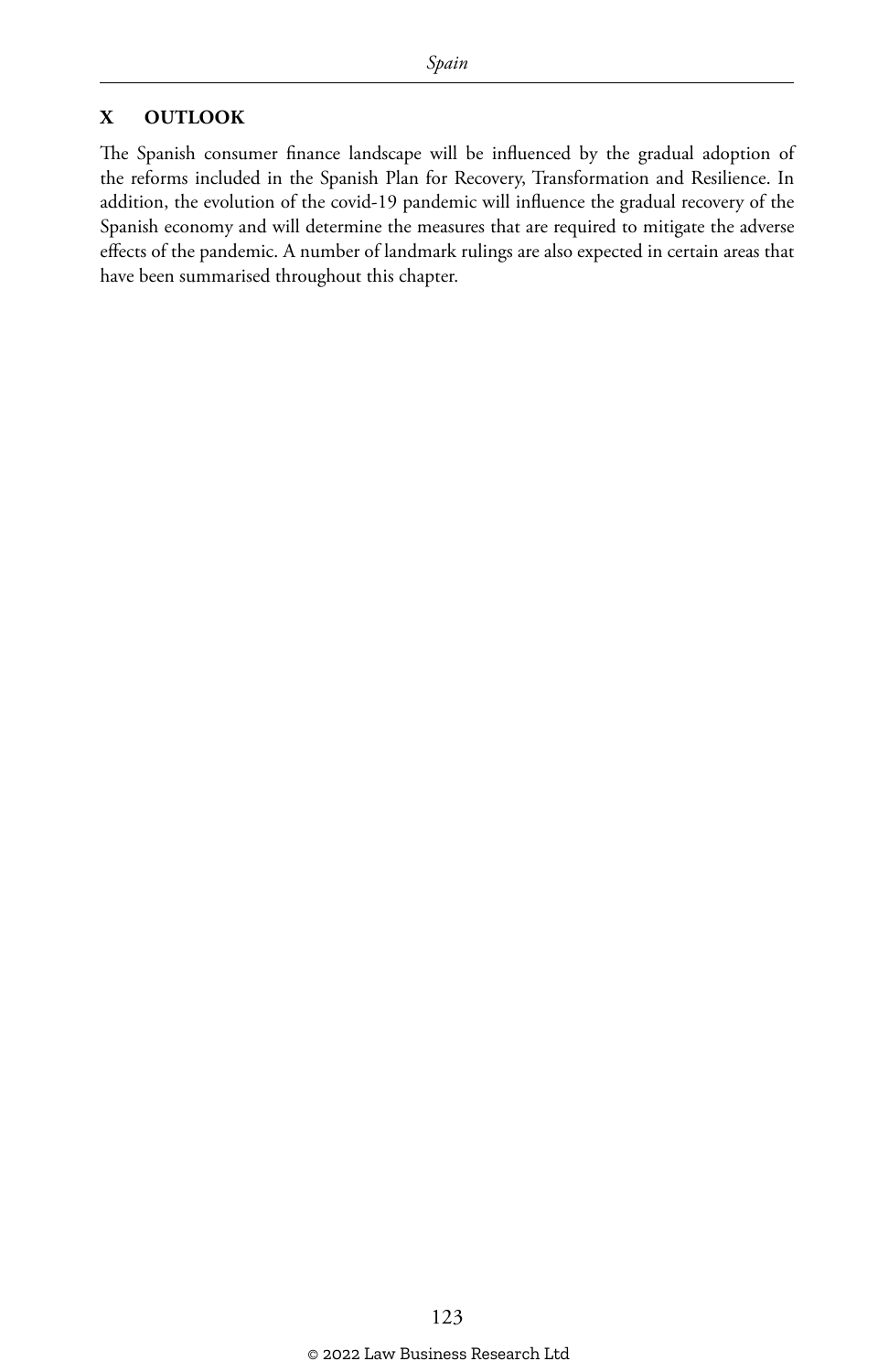#### **Appendix 1**

## ABOUT THE AUTHORS

#### **JAIME PEREDA**

*Uría Menéndez Abogados, SLP*

Jaime Pereda joined Uría Menéndez in Madrid in 1998. His practice focuses on M&A, banking, finance and corporate law. He has been involved in some of the most significant transactions in Spain in recent years.

#### **JOSÉ FÉLIX VELASCO**

#### *Uría Menéndez Abogados, SLP*

José Félix Velasco joined Uría Menéndez in Madrid in 2017. His practice focuses on M&A, financial regulatory and corporate law. He has been involved in some of the most significant transactions in Spain in recent years.

#### **URÍA MENÉNDEZ**

Uría Menéndez – Proença de Carvalho Praça Marquês de Pombal, 12 1250-162 Lisbon Portugal Tel: +351 21 030 86 00 Fax: +351 21 030 86 01 helder.frias@uria.com sofia.santosjunior@uria.com www.uria.com

Uría Menéndez Abogados, SLP C/ Príncipe de Vergara, 187 Plaza de Rodrigo Uría 28002 Madrid Spain Tel: +34 915 860 400 Fax: +34 915 860 403/4 jaime.pereda@uria.com josefelix.velasco@uria.com www.uria.com